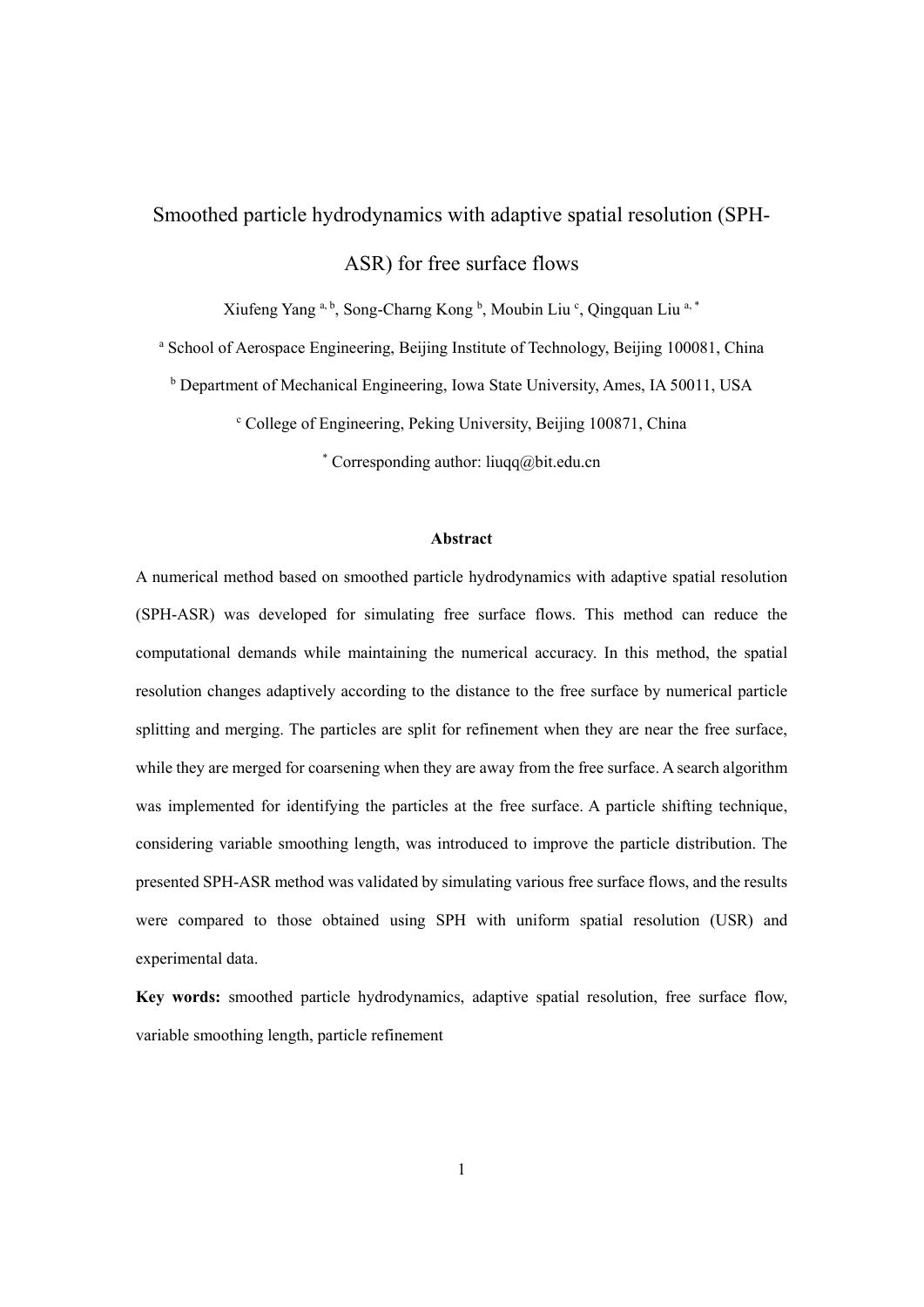### **1. Introduction**

Smoothed particle hydrodynamics (SPH), a Lagrangain meshfree particle method, is widely used for simulating various free surface flows in recent years [1, 2], such as dam-break flow [3, 4], water entry [5, 6], liquid sloshing [7, 8], drop impact [9, 10], oil-spill containment [11, 12], and interaction of water and coastal structures [13, 14]. Most of the aforementioned studies using SPH employed uniform spatial resolution (USR). However, when a high spatial resolution is needed, USR will require a large number of SPH particles, which will incur high computational costs such as computation memory and computational time.

If a high spatial resolution is needed only in the region of interest rather than the entire computational domain, it is not necessary to use USR. For example, in mesh-based methods, adaptive mesh refinements are used to resolve the regions of interest, while coarse meshes are used in other regions. Unlike mesh-based methods, in which meshes have fixed connections, the SPH method uses numerical particles to discretize the fluid domain. The SPH particles do not have fixed connections and may move to regions far away from their initial positions. This is originally an advantage of the SPH method, by making it suitable for simulating flows with large deformations or free surfaces. However, the relocation of particles also poses challenges in using non-uniform spatial resolution for SPH simulations, because the fine particles may move to the coarse region, and the coarse particle may move to the fine region, causing an uneven distribution of particles.

Several particle refinement algorithms were introduced in SPH simulations of fluid flows in recent years. A particle refinement technique for SPH was presented by Feldman and Bonet [15], by splitting one particle into several smaller particles in predefined regions. This approach is irreversible; once the coarse particles are refined into fine particles, the fine particles will not be coarsened, even if they move out the region of interest. A particle merging algorithm was introduced in SPH by Vacondio et al. [16] to coarsen particles. Another particle refinement technique was proposed by Barcarolo et al. [17], in which the coarse particles are kept after refinement such that they may be restored in the region where a high resolution is not needed. Recently, an improved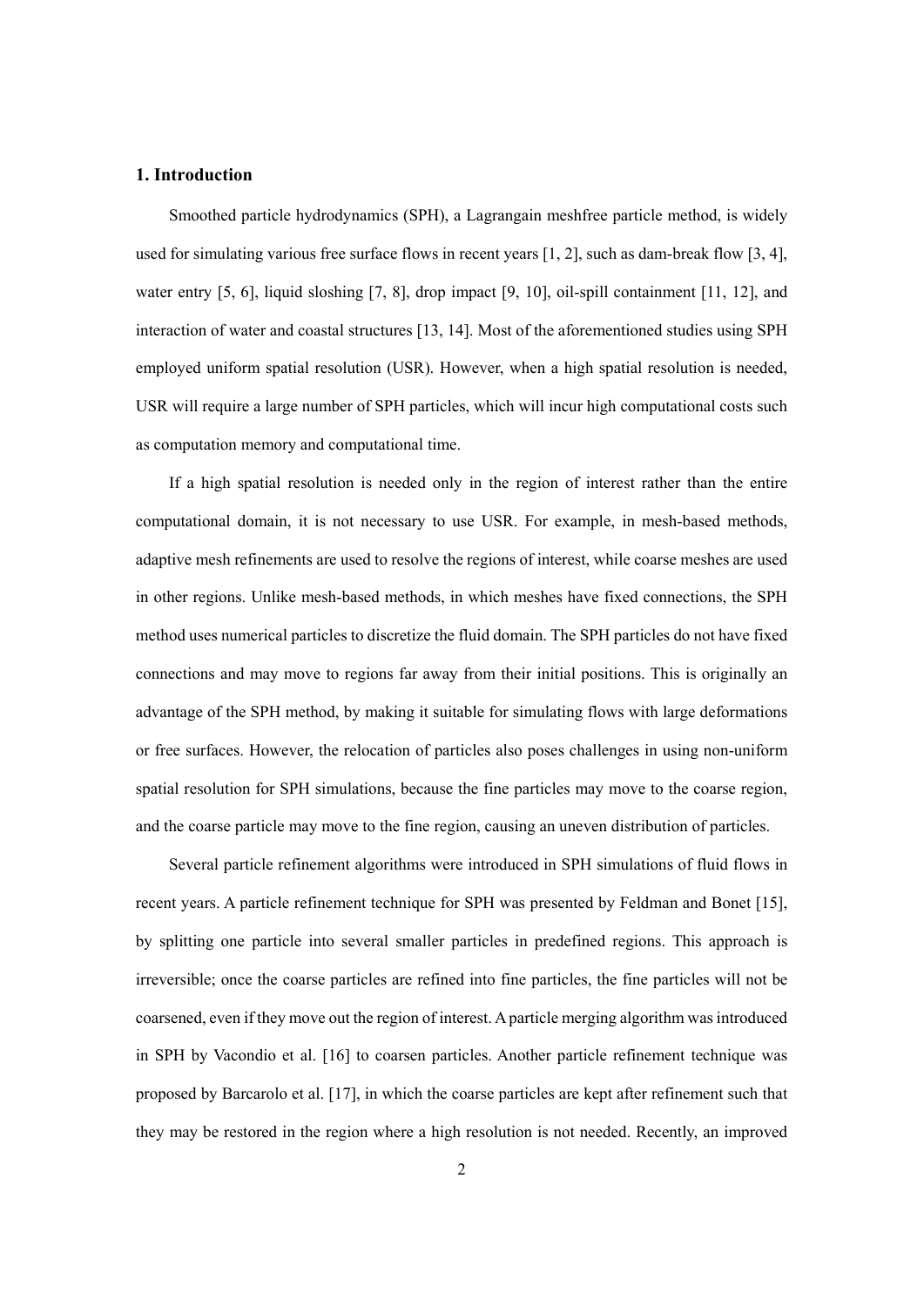particle refinement technique was proposed by Chiron et al. [18] by introducing guard particles at the coarse/fine interfaces; this method adapts the adaptive mesh refinement (AMR) approach used in the mesh-based methods to the SPH method. The particle refinement methods discussed above have a similar limitation, namely, the refinement region is a predefined and fixed region. The above methods are not applied to refinement regions that are unknown in advance, such as a violent free surface.

In the present paper, an adaptive spatial resolution (ASR) method is developed to refine the region of violent free surfaces for SPH simulations. This method is based on the adaptive refinement method proposed by Yang and Kong [19] for multiphase SPH simulations, which can adaptively refine/coarsen particles based on the distance to the interface of different phases. Nonetheless, there are several differences between the present study and the previous work [19]. First, the present study is focused on free surface flows without considering the surrounding gas, while the previous work is for multiphase flows that include both the liquid and gas phases. In multiphase flow simulations, the interface particles can be found by checking if their have neighboring particles are in a different phase. For free surface simulations, the free surface particles need to be found in a different way. Here a free surface particle searching technique is presented. Second, a particle shifting technique [20] is introduced in this work to improve particle distribution, with the consideration of variable smoothing length. Third, the variable smoothing length is improved by considering the lack of neighboring particles near the free surface.

### **2. SPH method**

# **2.1 Governing equations**

The Lagrangian form of the Navier-Stokes (N-S) equations are used as the governing equations of fluid.

$$
\frac{d\rho}{dt} = -\rho \nabla \cdot \boldsymbol{u} \tag{1}
$$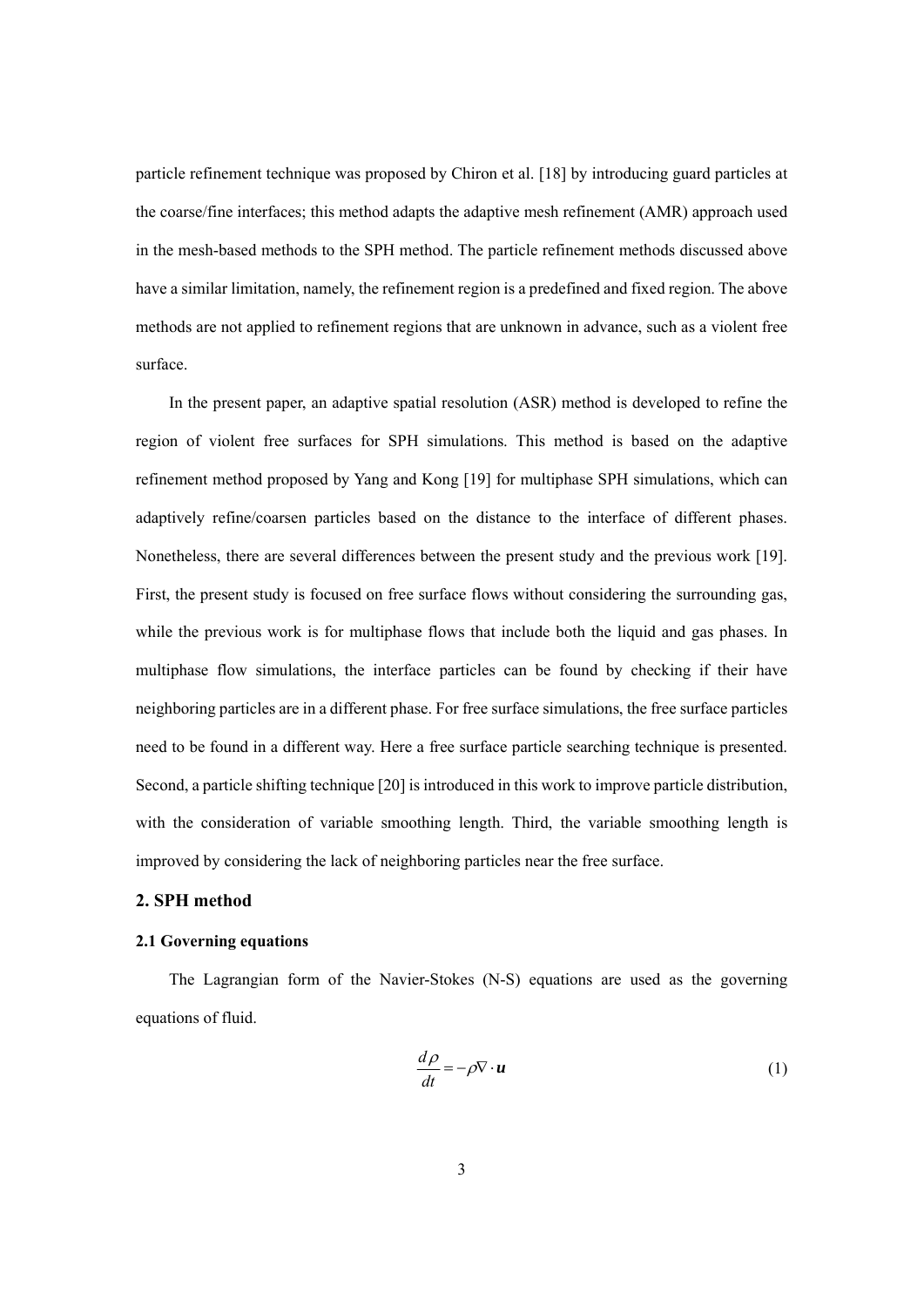$$
\frac{du}{dt} = \mathbf{g} - \frac{1}{\rho} \nabla p + \frac{\mu}{\rho} \nabla^2 u \tag{2}
$$

Here  $\rho$  is density, *t* is time, *u* is velocity, *p* is pressure,  $\mu$  is dynamic viscosity, and *g* is the gravitational acceleration.

In SPH, the governing equations can be closed by the following equation of state.

$$
p = c^2(\rho - \rho_r) \tag{3}
$$

Here  $\rho_r$  is reference density, and *c* is a numerical speed of sound, which is ten times larger than the maximum velocity of fluid to keep the compressibility of fluid less than 1%.

### **2.2 SPH equations**

The SPH form of Eqs. (1) and (2) can be written as follows.

$$
\frac{d\rho_i}{dt} = \sum_j m_j u_{ij} \cdot \nabla_i W_{ij}
$$
\n(4)

$$
\frac{d\mathbf{u}_i}{dt} = \mathbf{g} - \sum_j m_j \left( \frac{p_i + p_j}{\rho_i \rho_j} + \Pi_{ij} \right) \nabla_i W_{ij} + \sum_j \frac{m_j (\mu_i + \mu_j) \mathbf{r}_{ij} \cdot \nabla_i W_{ij}}{\rho_i \rho_j (r_{ij}^2 + \eta)} \mathbf{u}_{ij}
$$
(5)

Here  $u_{ij} = u_i - u_j$ ,  $r_{ij} = r_i - r_j$ ,  $\eta = 0.01\overline{h}_{ij}^2$ , and  $\overline{h}_{ij} = (h_i + h_j)/2$ . The subscripts *i* and *j* denote SPH particles, and *m* is the mass of a particle. The summations in Eqs. (4) and (5) are taken over neighbor particles.  $W = W(r, h)$  is a kernel function, h is smoothing length, and  $\nabla W$  is the gradient of kernel function.

The artificial viscosity proposed by Monaghan [21] is applied.

$$
\Pi_{ij} = \begin{cases}\n\frac{-\alpha \overline{c}_{ij} \mu_{ij}}{\overline{\rho}_{ij}}, & \mathbf{u}_{ij} \cdot \mathbf{r}_{ij} < 0 \\
0, & \mathbf{u}_{ij} \cdot \mathbf{r}_{ij} \ge 0\n\end{cases}
$$
\n(6)

Here  $\alpha$  is a constant.  $\overline{c}_{ij}$ ,  $\overline{\rho}_{ij}$  and  $\mu_{ij}$  are defined as follows.

$$
\overline{c}_{ij} = \frac{c_i + c_j}{2}, \ \overline{\rho}_{ij} = \frac{\rho_i + \rho_j}{2}, \ \mu_{ij} = \frac{h_{ij}u_{ij} \cdot \mathbf{r}_{ij}}{r_{ij}^2 + \eta} \tag{7}
$$

To reduce density errors, the density is reinitialized every 20 time steps using the Shephard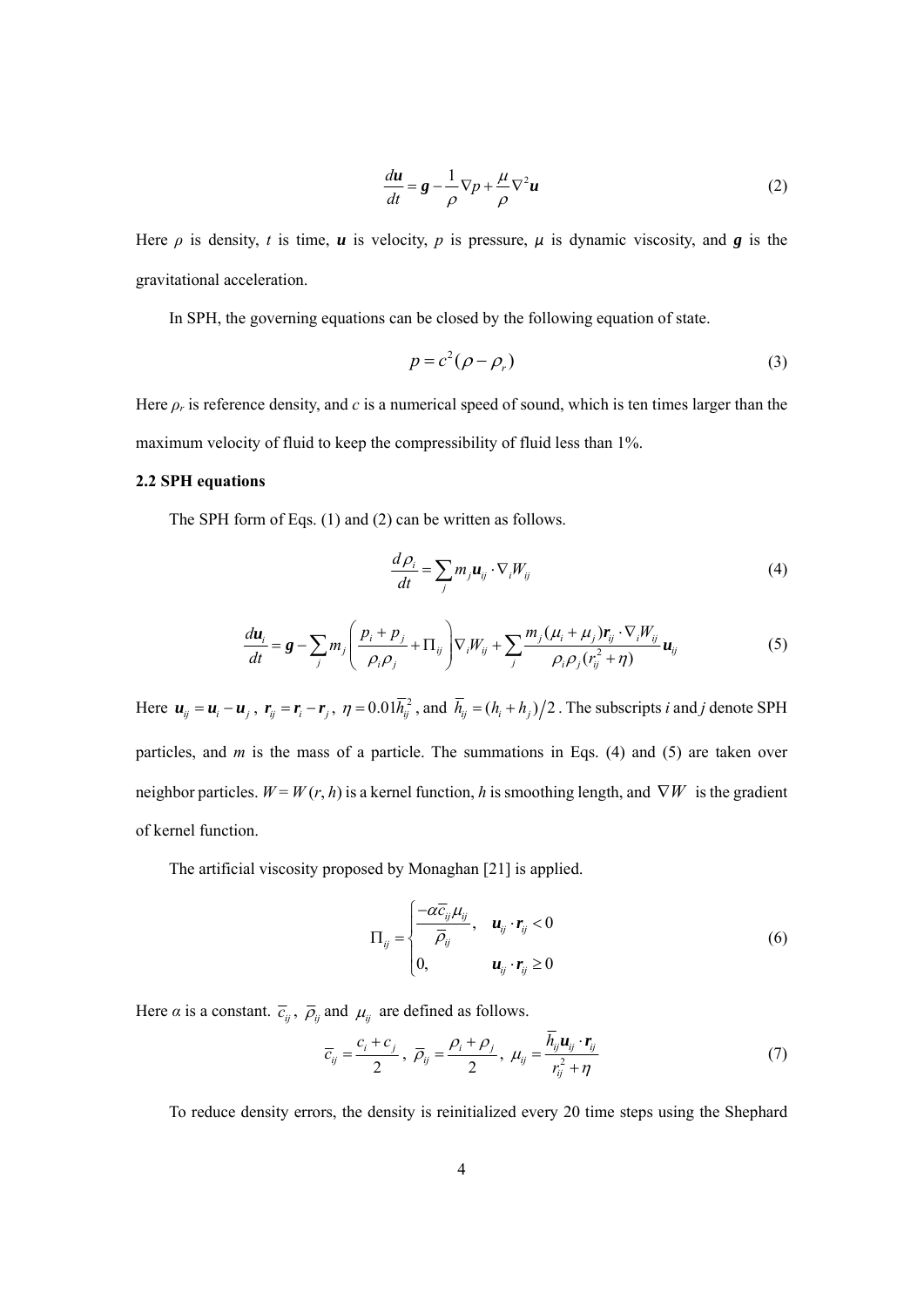filter [22].

$$
\overline{\rho}_i = \frac{\sum_j m_j W(r_{ij}, h_i)}{\sum_j V_j W(r_{ij}, h_i)}
$$
\n(8)

Here  $V = m/\rho$  is the volume of a particle.

#### **2.3 Kernel functions**

As a meshfree method, SPH uses a kernel function to connect neighbor particles. A number of kernel functions have been used in SPH [23]. The commonly used kernels are bell-shaped functions, such as the cubic spline function.

$$
W(s,h) = \alpha_d \begin{cases} (2-s)^3 - 4(1-s)^3, & 0 \le s < 1 \\ (2-s)^3, & 1 \le s < 2 \\ 0, & 2 \le s \end{cases}
$$
 (9)

Here  $s = r/h$ , *d* is the number of spatial dimension, and  $\alpha_d$  is the normalization factor with the value of  $5/(14\pi h^2)$  in two-dimensional (2D) space.

The bell-shaped kernels may result in the so-called stress instability [24, 25]. A hyperbolic kernel proposed by Yang and Liu [25, 26] can avoid the stress instability in fluid simulations, and its 2D form is as follows

$$
W(s,h) = \frac{1}{3\pi h^2} \begin{cases} s^3 - 6s + 6, & 0 \le s < 1 \\ (2-s)^3, & 1 \le s < 2 \\ 0, & 2 \le s \end{cases}
$$
 (10)

In the present method, the hyperbolic kernel Eq. (10) is used for Eqs. (4) and (5), while the cubic spline kernel Eq. (9) is used for Eq. (8).

### **2.4 Variable smoothing length**

For SPH-USR simulations of fluid flows such as free surface flows, a constant smoothing length is usually used. However, for SPH-ASR simulations, a variable smoothing length is required because the particle distribution is not uniform and the particle spacing may change significantly.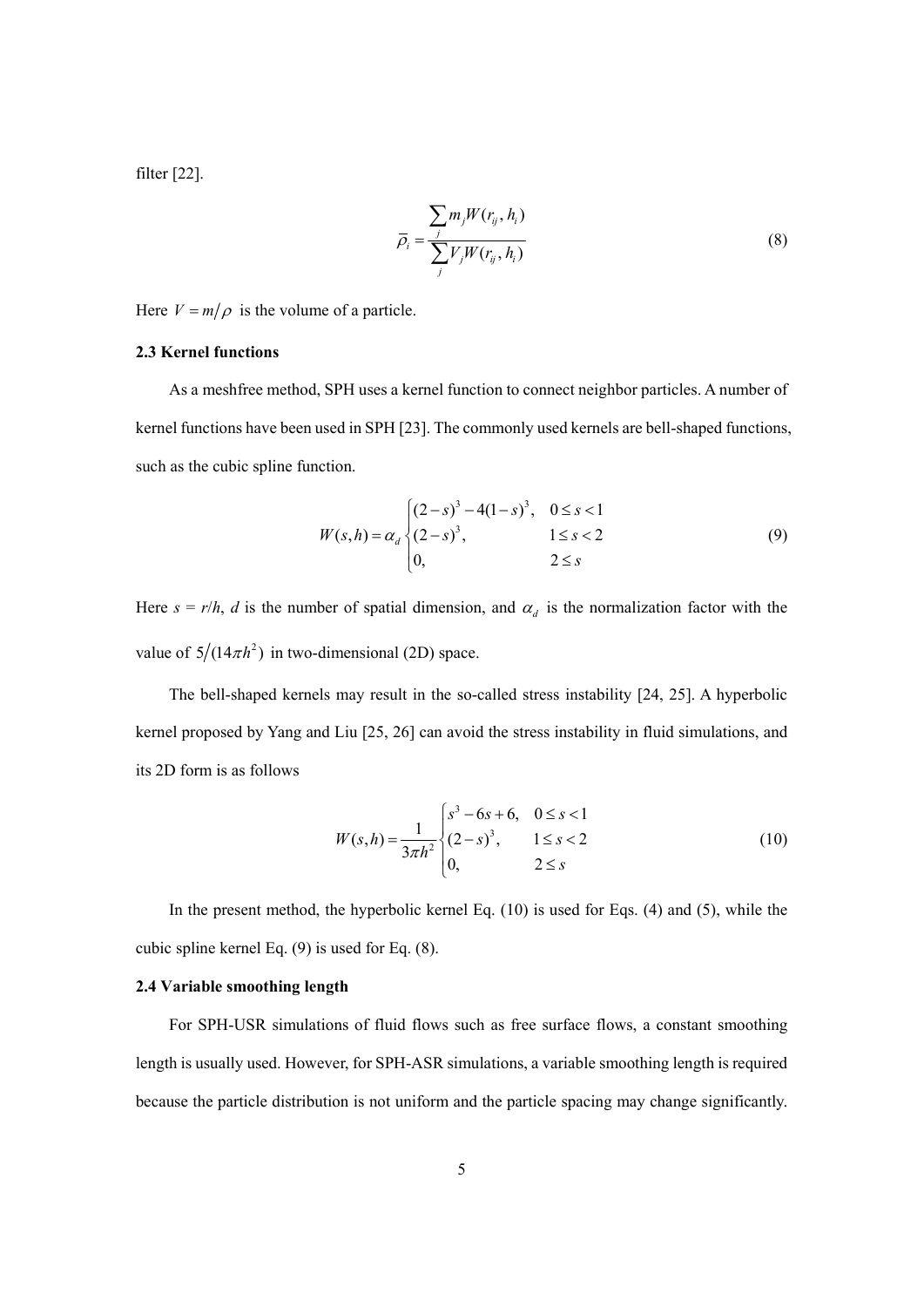The following variable smoothing length is used in this work,

$$
h_i^{n+1} = \frac{1}{2}(\tilde{h}_i + \hat{h}_i)
$$
 (11)

where *n* is time step,  $\tilde{h}$  is a smoothing length considering the number of neighbor particles [27], and *h*  $\overline{a}$ is an average smoothing length of neighbor particles.

$$
\tilde{h}_i = \frac{h_i^n}{2} \left[ 1 + \left( \frac{N_r}{N_i^n} \right)^{1/d} \right] \tag{12}
$$

$$
\widehat{h}_i = \frac{1}{N_i^n} \sum_j h_j^n \tag{13}
$$

Here  $N<sub>x</sub>$  is a reference constant number of particles, and  $N<sup>n</sup>$  is the number of neighbor particles at time step *n*. For free surface flows, when a particle is near the free surface, especially when a particle is leaving the free surface, Eq. (12) will result in a significant change of smoothing length. To address this numerical issue, the smoothing lengths  $h^{n+1}$  and  $\tilde{h}$  are only allowed to vary in the range of  $0.5h$  to  $2h$ , where  $h = 1.5\Delta s$  and  $\Delta s = V^{1/d}$ .

With variable smoothing length, the average gradient of the kernel function proposed by Hernquist and Katz [27] is applied for Eqs. (4) and (5).

$$
\nabla_i \overline{W}_j = \frac{1}{2} \Big[ \nabla_i W(r_{ij}, h_i) + \nabla_i W(r_{ij}, h_j) \Big] \tag{14}
$$

### **3. Particle shifting**

During the simulation, SPH particles move with the fluid flow and are usually in disorder, which may reduce the accuracy of the simulation. To make the particle distribution more uniform, a particle shifting technique was introduced to SPH by Xu et al. [28], which was then generalized by Lind et al. [20] based on Fick's law. This particle shifting technique is further modified in this work for use with variable smoothing length to improve the particle distribution.

The position of a fluid SPH particle is shifted by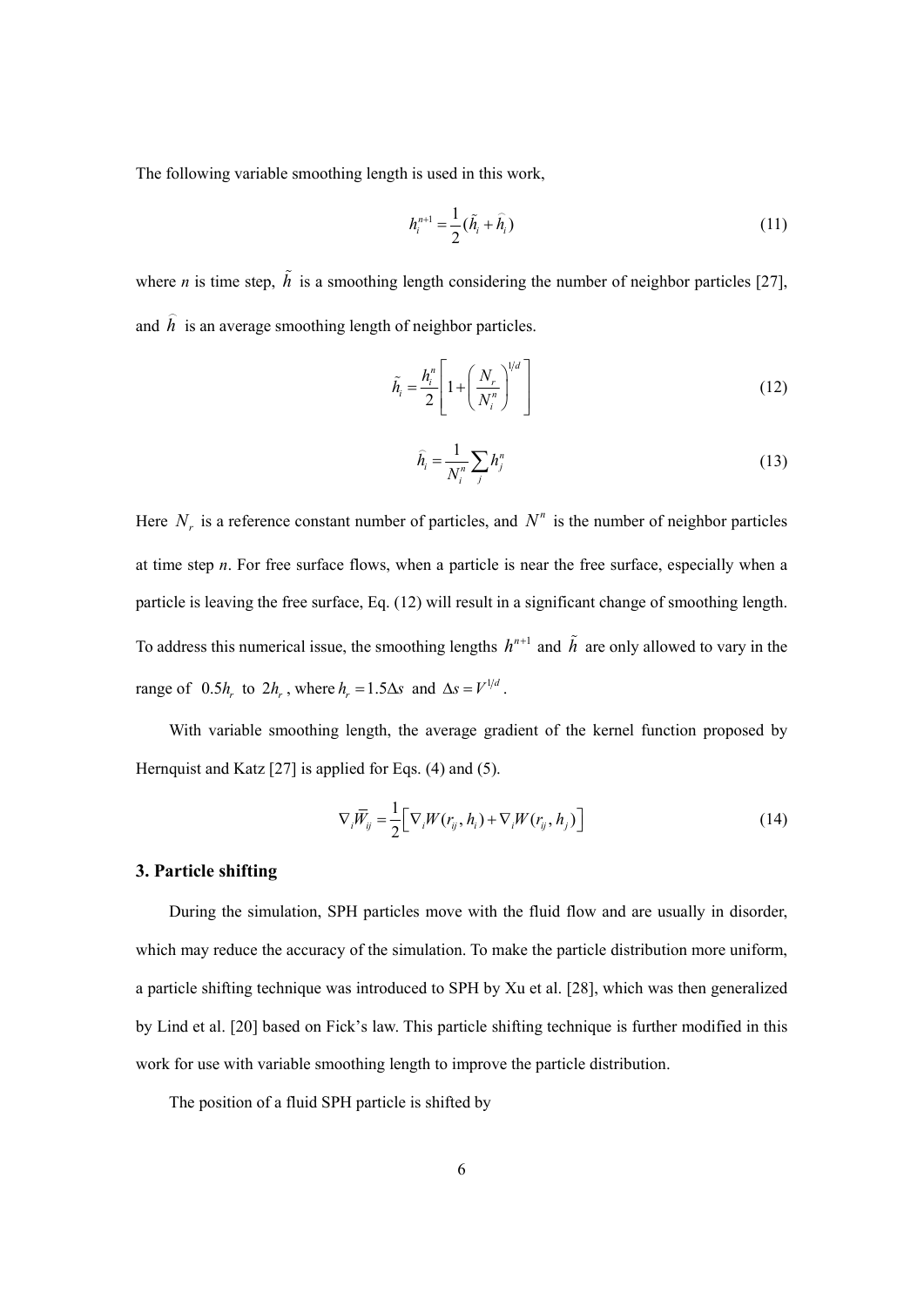$$
\boldsymbol{r}_i^* = \boldsymbol{r}_i + \delta \boldsymbol{r}_i \tag{15}
$$

where  $\delta r$  is the particle shifting displacement vector defined as follows.

$$
\delta \mathbf{r}_i = -D_i \nabla C_i \tag{16}
$$

The shifting coefficient *D* is defined as

$$
D_i = \varepsilon h_i^2 \tag{17}
$$

where  $\varepsilon$  is a constant with  $\varepsilon \le 0.5$  [20].

The particle concentration *C* is defined as

$$
C_i = \sum_j V_j W(r_{ij}, h_i)
$$
\n(18)

The gradient of particle concentration is obtained by

$$
\nabla C_i = \sum_j V_j \nabla_i W(r_{ij}, h_i)
$$
\n(19)

With Eqs. (17) and (19), the particle shifting displacement vector Eq. (16) becomes

$$
\delta \boldsymbol{r}_i = -\varepsilon h_i^2 \sum_j V_j \nabla_i W(r_{ij}, h_i)
$$
\n(20)

The particle shifting algorithm in this study differs from that proposed by Lind et al. [20] in several ways. First, the variable smoothing length is used in Eq. (20), while the original algorithm is based on the use of uniform smoothing length. Second, Lind et al. [20] modified the concentration gradient, Eq. (19), by adding an artificial pressure-like function to prevent particle pairing instability. Such a modification is not needed here because the use of the hyperbolic shaped kernel, Eq. (10), can avoid pairing instability. Third, in the present work, the particle shifting technique is only applied to particles that do not have interactions with free surface particles, because the particle shifting algorithm is based on particle diffusion and the large particle concentration gradient near the free surface can result in unexpected particle diffusion. Lind et al. [20] proposed a reduced particle shifting algorithm for the particles near the free surface. However, the reduced particle shifting algorithm may still lead to unexpected particle diffusion near a violent free surface. Thus,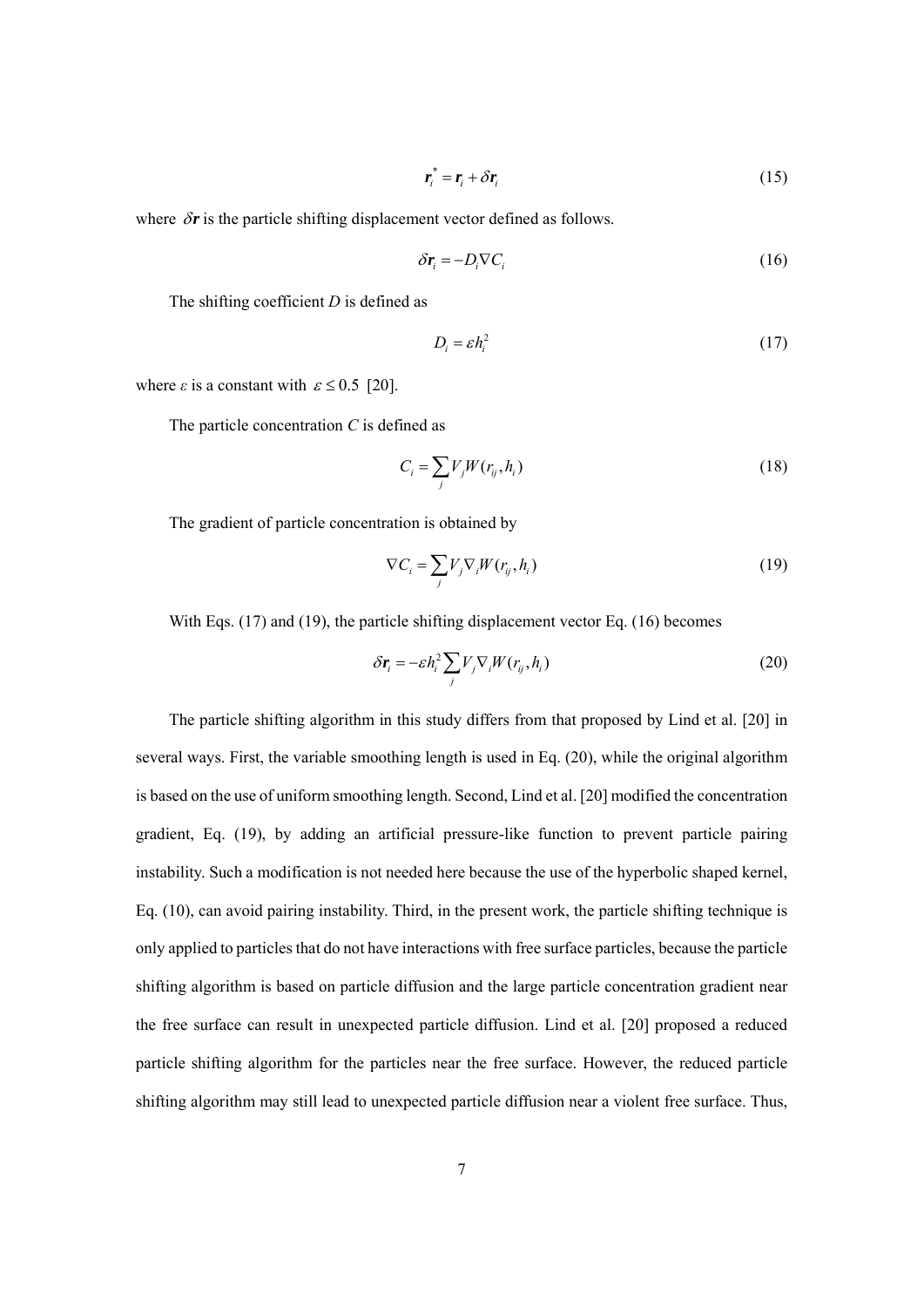the particle shifting technique is not used for free surface in this work.

# **4. Search of free surface particles**

In SPH simulations, the free surface is implicit rather than explicit. Thus, the free surface particles are unknown. However, the information of free surface particles is needed for the particle shifting technique presented in Section 3 and the ASR model presented in Section 5.

There are a number of algorithms to search for free surface particles [12, 29, 30]. The free surface particle searching algorithm presented in this work is similar to the arc method presented by Dilts [29] and its deformed version [31]. For a two-dimensional problem, the basic idea is to scan a circle around a candidate particle. A particle is identified as a free surface particle if there are no particles in a sector with a criticle angle.

For non-uniform particle distribution, it is not appropriate to scan a circle. In this work a reference distance is defined for scanning neighboring particles.

$$
d_{ij} = C_c(\Delta s_i + \Delta s_j) \tag{21}
$$

Here  $C_c = 1.5$ .



Fig. 1. The lines from a candidate particle to its neighboring particles and the angles between the lines.

The neighboring particles, which are usually in disorder, are sorted in a certain order before scanning. The lines from the candidate particle to its neighboring particles are used to calculate the angles from the positive *x*-direction, as shown in Fig. 1(a). Then the angles are sorted in the ascending order. Finally, the angles between adjacent lines are scanned, as shown in Fig. 1(b). If an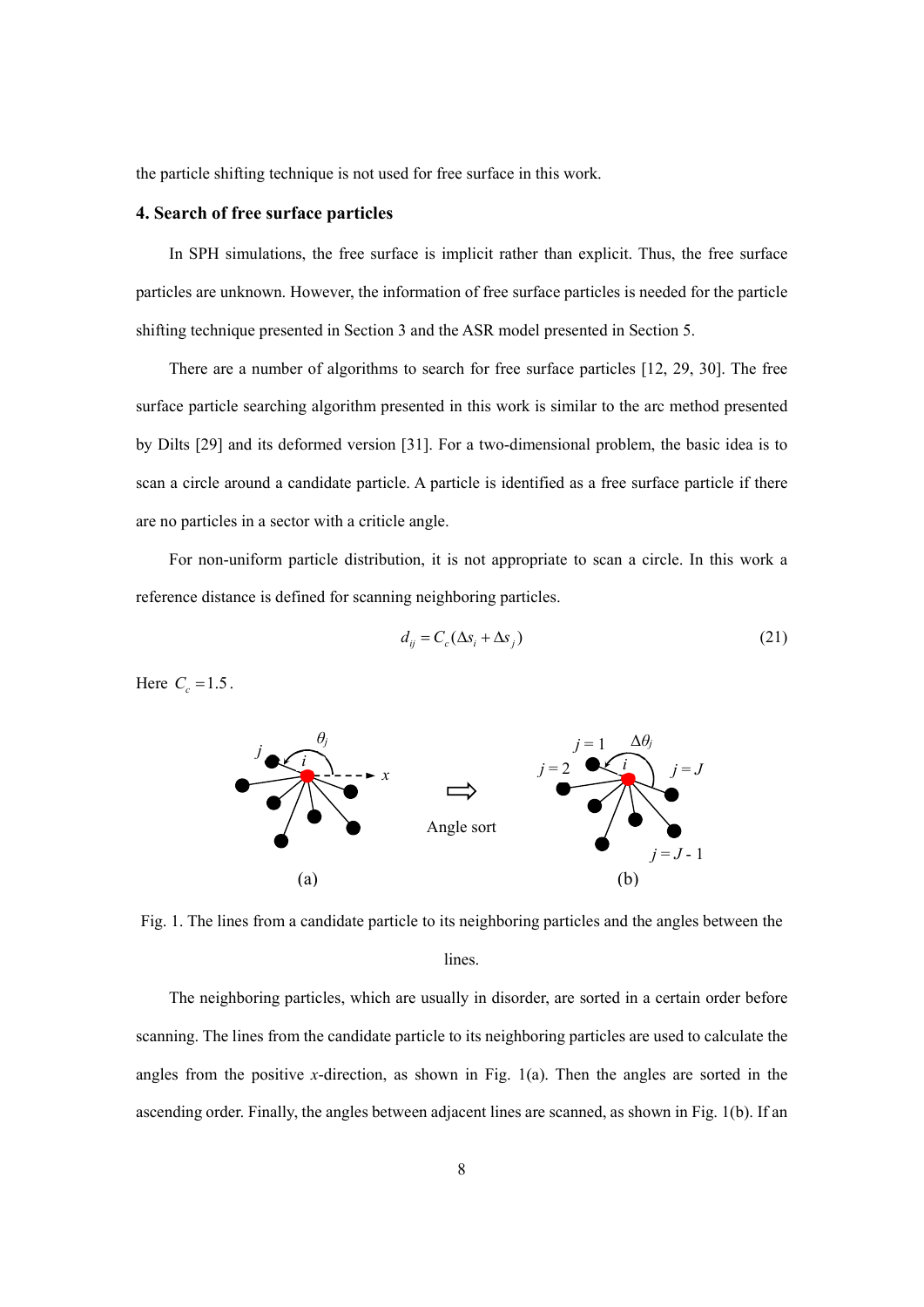angle is larger than the critical angle, namely,  $\Delta\theta > \theta_c$ , the scanning process is stopped, and the candidate particle is identified as a free surface particle. If no angle larger than the critical angle is found after the scanning process, the candidate particle is not a free surface particle. The critical angle cannot be too small or too large. If it is too large, some particles on the free surface will be identified as inner particles; if the critical angle is too small, some particles far away from the free surface may be identified as free surface particles. In the present simulations, the critical angle is set to be  $\theta_c = 7\pi/18$ .

Fig. 2 shows the free surface particles identified by the presented free surface searching algorithm in four cases with different surface shapes. For cases (a) and (b), the particles near the free surfaces are in order, and all the outermost particles are identified as free surface particles. For cases (c) and (d), the particles are not in order, and all the identified free surface particles are the outermost particles or the particles next to the outermost particles. It should be noted that no particles far away from the free surfaces are identified as free surface particles. This notion is very important. If any of the particles far away from free surface is identified as a free surface particle, this particle and its neighbor particles will be refined and the particle number will increase rapidly.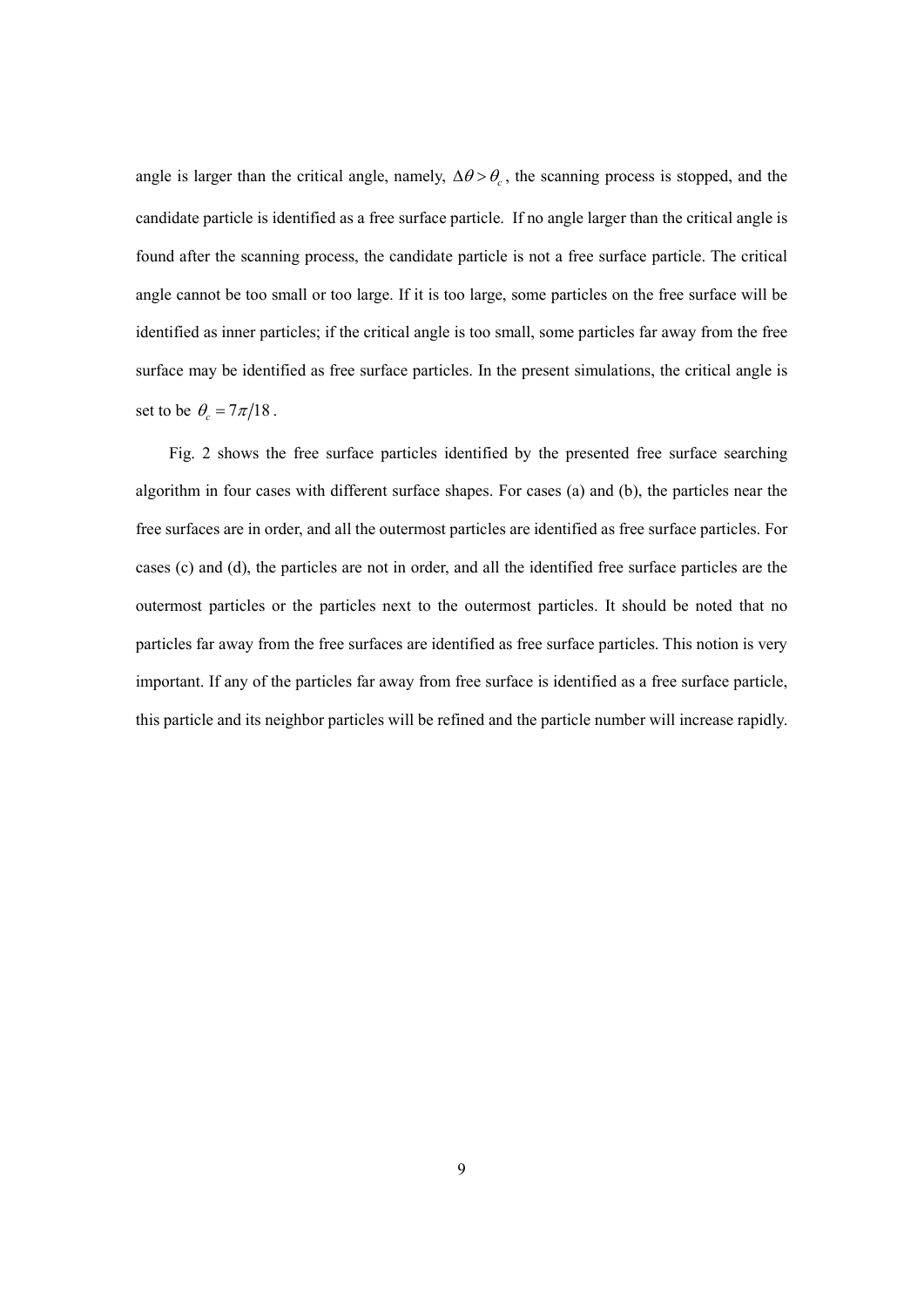

Fig. 2. Free surface particles (red) identified by the present method.

# **5. ASR algorithm**

An ASR technique for free surface flows is designed to change spatial resolution adaptively with the movement of free surfaces. The present ASR technique consists two steps. The first step is to find the particles that need to be refined or coarsened. The second step is to refine the particles by particle splitting or coarsen the particles by particle merging.

For ASR, both particle spacing and particle mass are not uniform. In the present ASR method, particle spacing is used to determine the spatial resolution, and particle mass is used to check whether a particle needs refinement or coarsening. If the mass of a particle is larger than the critical mass for splitting, the particle will be refined. On the contrary, if the mass of a particle is less than the critical mass for merging, the corresponding particles will be coarsened.

# **5.1 Reference particle spacing**

The reference particle spacing is associated with the particle band. As shown in Fig. 3, the particles are divided into a series of particle bands that are parallel to the free surface. The particles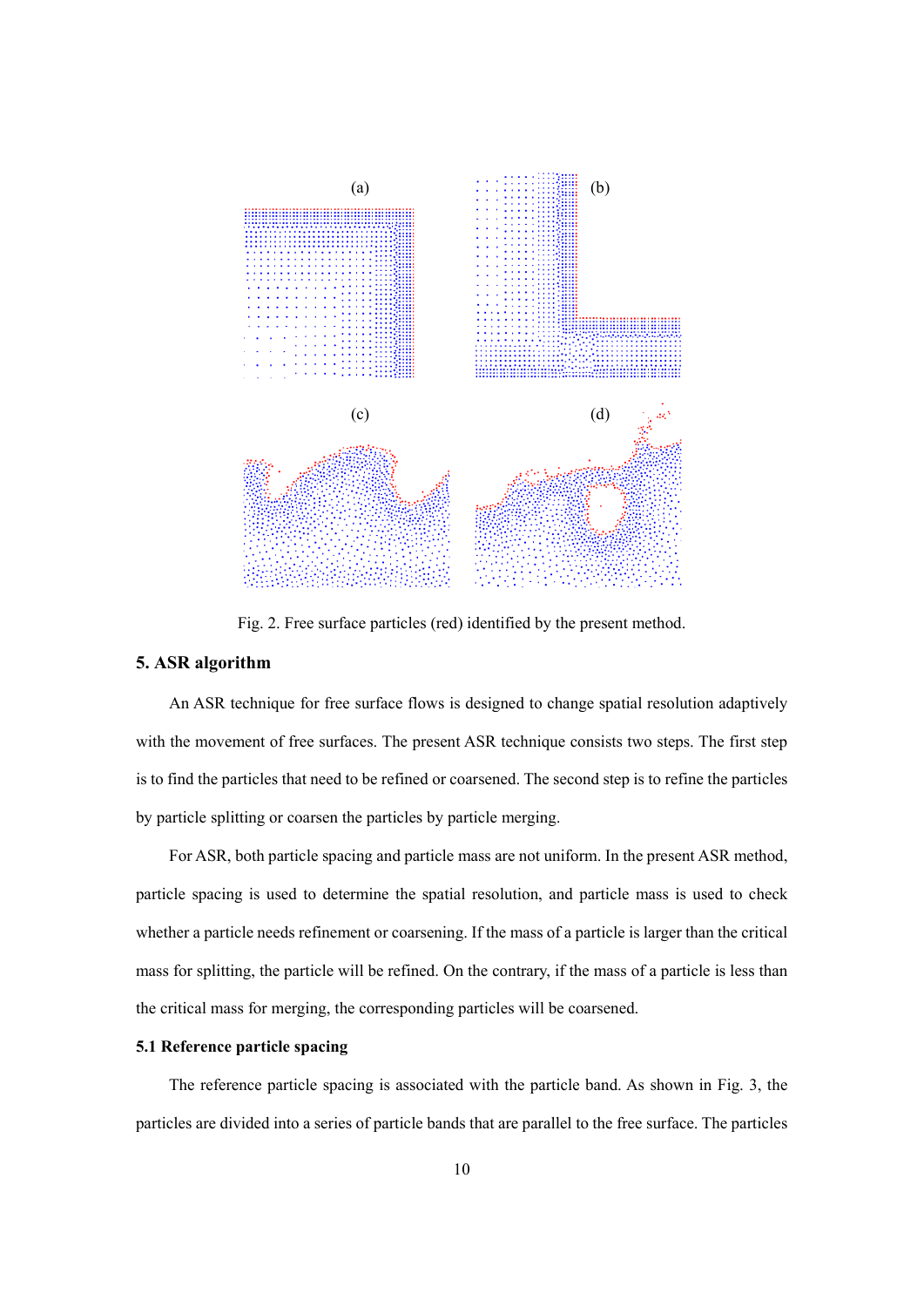in the same band have the same reference particle spacing. With the increase of distance to the free surface, both the reference particle spacing and the width of the band are increased. The width of the particle band is set to *K∆S*, where *∆S* is the reference particle spacing and *K* is the ratio of the kernel width to the particle spacing. The reference particle spacing increases with the distance to free surface,

$$
\Delta S_{k+1} = C_r \Delta S_k \tag{22}
$$

where  $k$  (= 0, 1, 2, ...) is the index of particle band and increases with the increase in distance to the free surface. The parameter  $C_r$  is defined as the adaptive number, which is the ratio of the reference particle spacing of two adjacent particle bands.



Fig. 3. Schematic of particle band and reference particle spacing.

#### **5.2 Particle splitting and merging**

To determine whether the particle mass is large enough for splitting or small enough for merging, a reference mass *mr* is defined for each particle.

$$
m_r = \rho_r \Delta S^d \tag{23}
$$

The ratio of the mass of a particle to its reference mass is  $\gamma = m/m_r$ . When the mass ratio  $\gamma$  is larger than the critical value for splitting  $\gamma_s$ , namely,  $\gamma > \gamma_s$ , the particle is split into two smaller particles, as shown in Fig. 4(a). When the mass ratio *γ* is less than the critical value for merging  $\gamma_m$ ,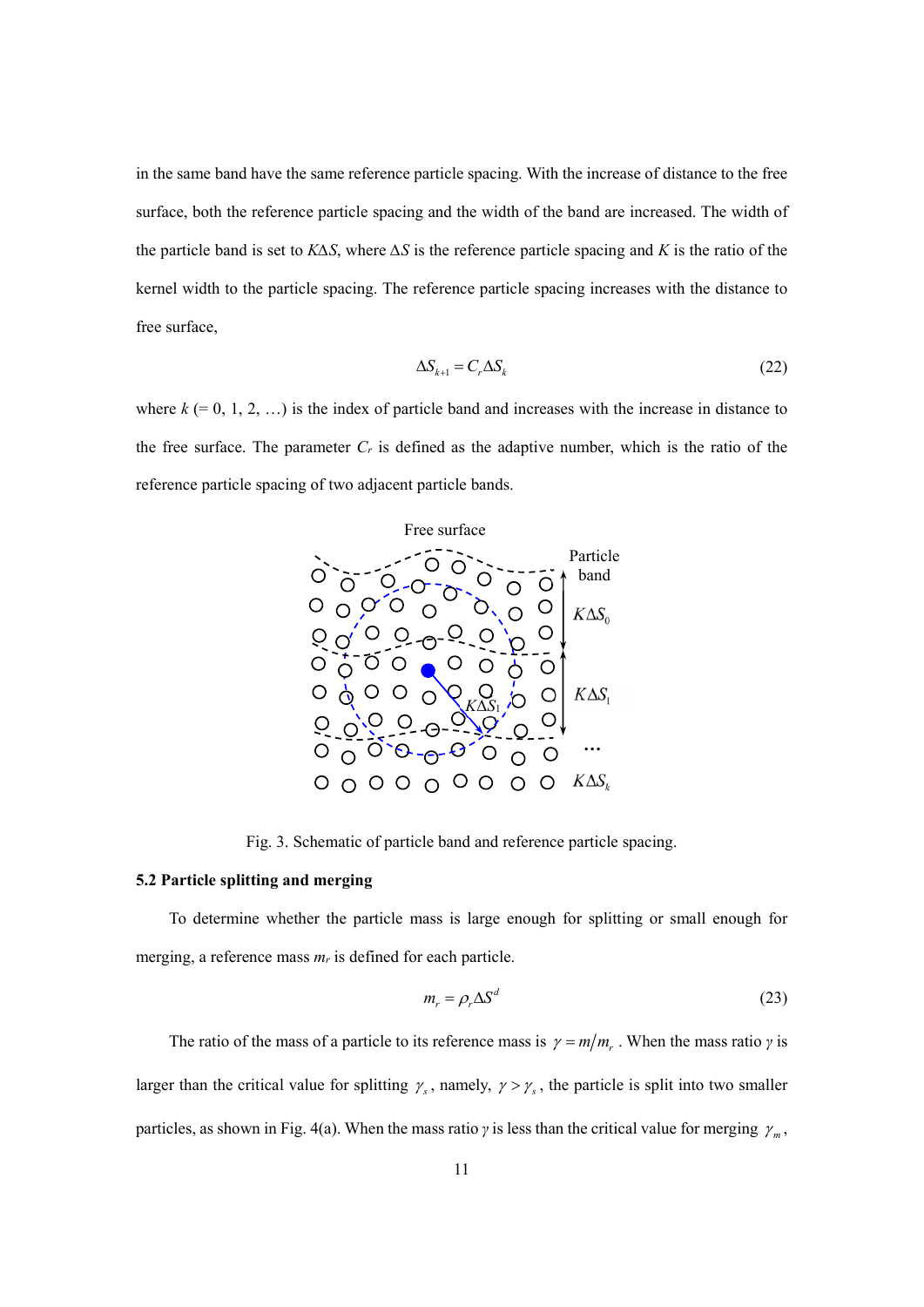namely,  $\gamma < \gamma_m$ , the particle is merged with its nearest neighboring particle, as shown in Fig. 4(b). Note that for both particle splitting and merging in Fig. 4 the particle *k* is the nearest particle of particle *i*. According to Yang and Kong [19],  $\gamma_s = 1.5$  and  $\gamma_m = 0.7$ .



Fig. 4. Schematic of (a) particle splitting and (b) particle merging.

With the consideration of mass and momentum conservations, the mass and velocity of the two small particles after splitting can be obtained as follows.

$$
m_{i1} = m_{i2} = \frac{m_i}{2}
$$
 (24)

$$
\boldsymbol{u}_{i1} = \boldsymbol{u}_{i2} = \boldsymbol{u}_i \tag{25}
$$

The positions of the two particles are calculated by

$$
\boldsymbol{r}_{i1} = \boldsymbol{r}_{i} + \frac{\lambda}{2} \Delta s_{i} \boldsymbol{e}_{ik}^{\perp}
$$
 (26)

$$
r_{i2} = r_i - \frac{\lambda}{2} \Delta s_i e_{ik}^{\perp}
$$
 (27)

where  $e_{ik}^{\perp}$  denotes the unit vector perpendicular to the line connecting particles *i* and *k*, and  $\lambda = 0.6$ is the ratio of the particle spacing after splitting to the particle spacing before splitting [19].

The properties of the particle after particle merging are obtained as follows.

$$
m_j = m_i + m_k \tag{28}
$$

$$
\boldsymbol{u}_{j} = \frac{m_{i} \boldsymbol{u}_{i} + m_{k} \boldsymbol{u}_{k}}{m_{i} + m_{k}}
$$
(29)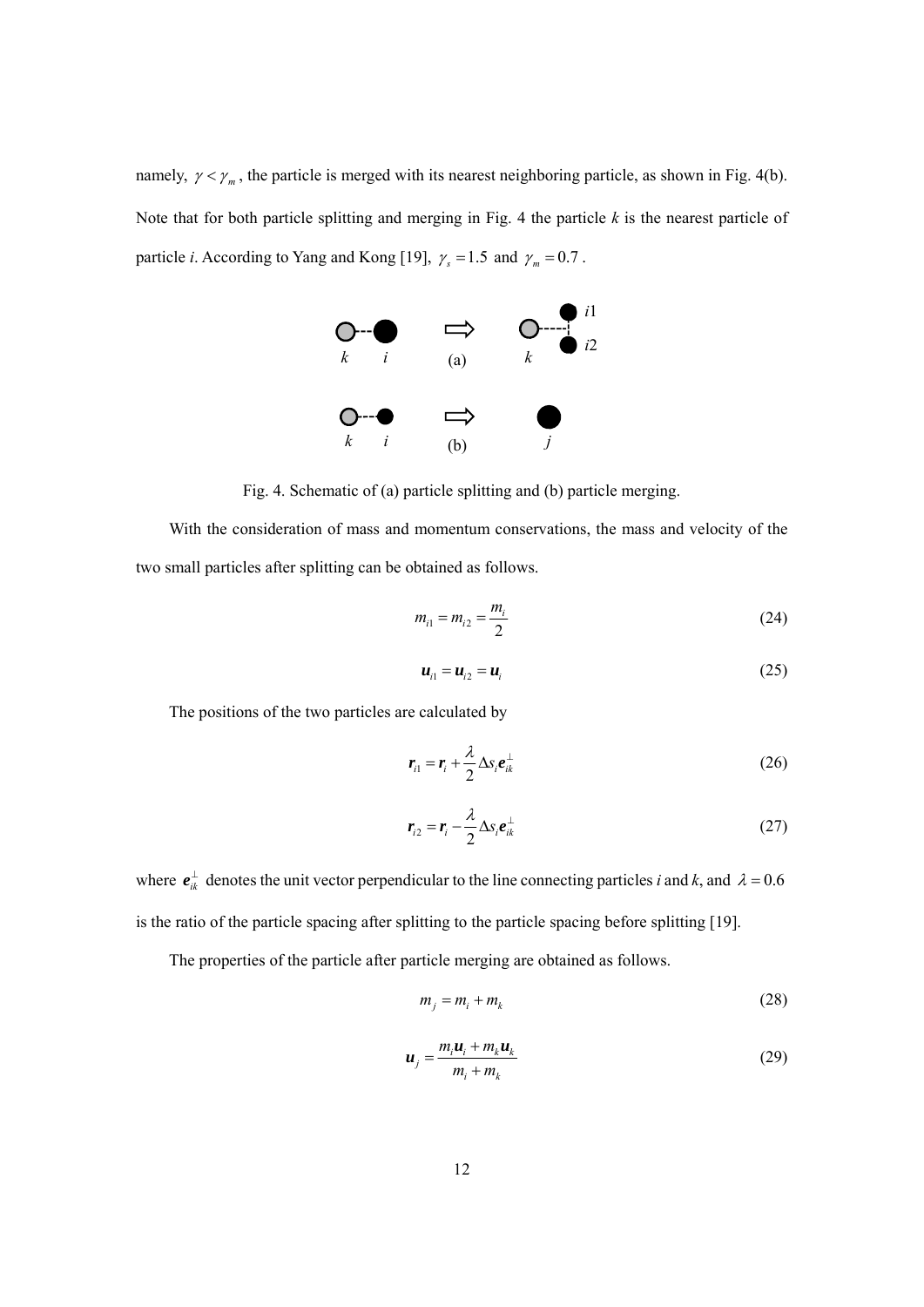$$
r_j = \frac{m_i r_i + m_k r_k}{m_i + m_k} \tag{30}
$$

### **6. Numerical examples**

In this section, the SPH-ASR method is validated by simulating various cases of violent free surface flows. The SPH-ASR results are compared to SPH-USR results and experimental data from literatures.

In the following examples, the ASR algorithm is applied to fluid particles only. The resolution of the wall particles remain the same to their initial resolution. The resolution of the fluid particles near the solid walls varies adaptively with their distances to the solid walls using the ASR algorithm.

#### **6.1 Dam-break flow on a dry bed**

The schematic of the dam-break flow on a dry bed is shown in Fig. 5, with a configuration similar to that in an experiment [32]. The water column on the left side of the tank is initially static. The water will flow to the right side of the tank due to gravitation and impact the right wall of the tank. Fluid pressure is measured at point  $P_1$  on the right wall.



Fig.5. Configuration of the dam-break flow on dry bed. Fluid pressure is measured at point P<sub>1</sub>.

Table 1 shows the particle spacing, particle number and computational time of SPH simulations using different spatial resolutions. Both the particle number and CPU time of the ASR case are lower than those of the USR case. The particle spacing of ASR changes with space and time, resulting in the change of the number of particles.

To compare the particle number of different spatial resolutions, a relative particle number is defined as the ratio of the ASR particle number to the USR particle number. Fig. 6 shows the relative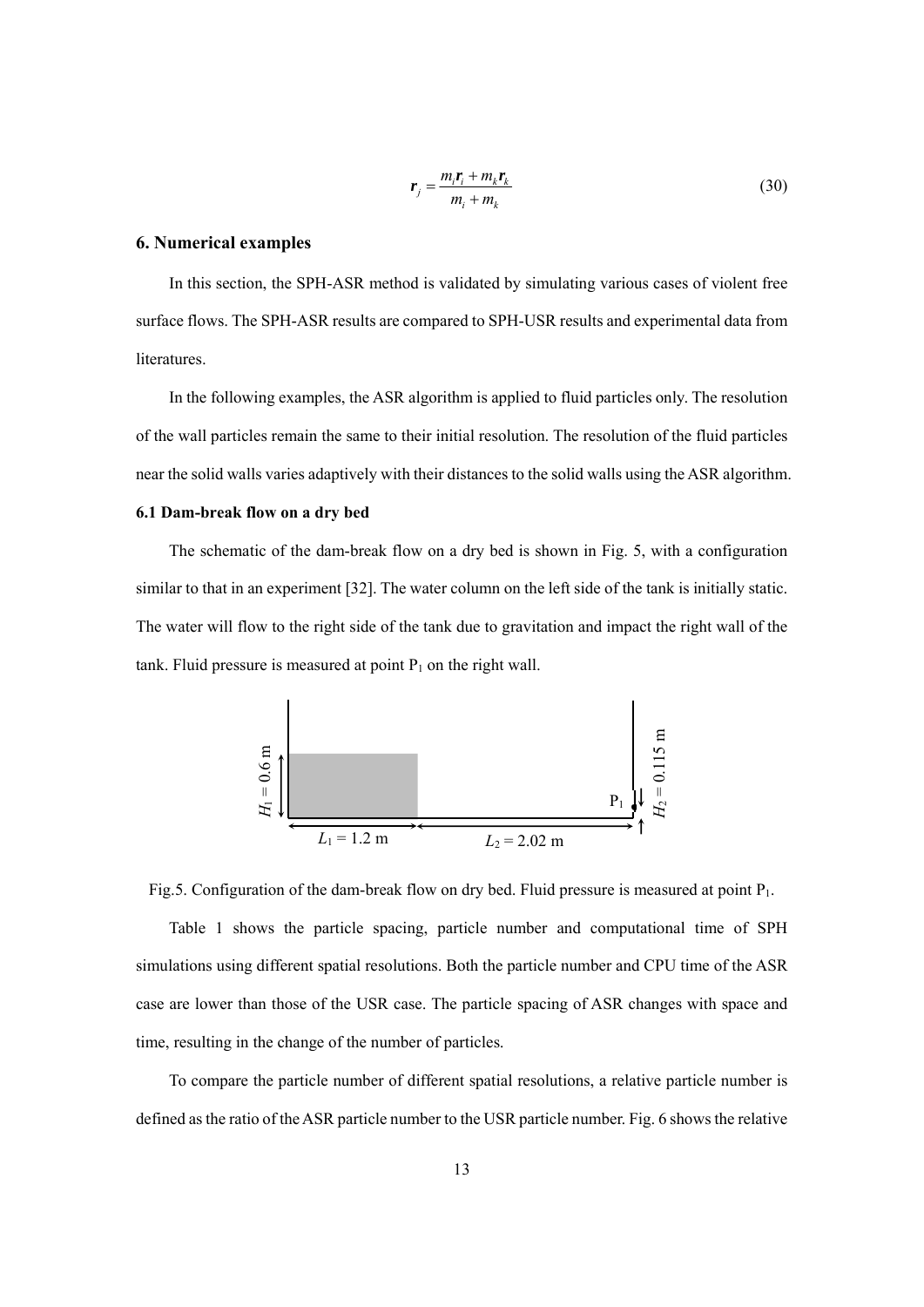particle number as a function of time. The change of the particle number of ASR is due to the flow of water and movement of the free surface, as shown in Fig. 7. It can be seen from Fig. 7 that the particles near the free surface and solid wall have the finest spatial resolution, while the particle spacing increases with the distance from the free surface and solid wall. When the water flows to the right, the large particles on the left come closer to the free surface and they are refined adaptively. When enough particles gather on the right, the particles far away from the free surface are coarsened adaptively.

Table 1. Particle spacing, particle number and CPU time of SPH-USR and SPH-ASR simulations of dam break flow on a dry bed.

|                | Particle spacing (mm) | Particle number CPU time (min) |    |
|----------------|-----------------------|--------------------------------|----|
| <b>SPH-USR</b> | 10                    | 9.624                          | 47 |
| SPH-ASR        | $10 \sim 28$          | $5,876 \sim 8,957$             | 43 |



Fig. 6. Relative number of particles as a function of time.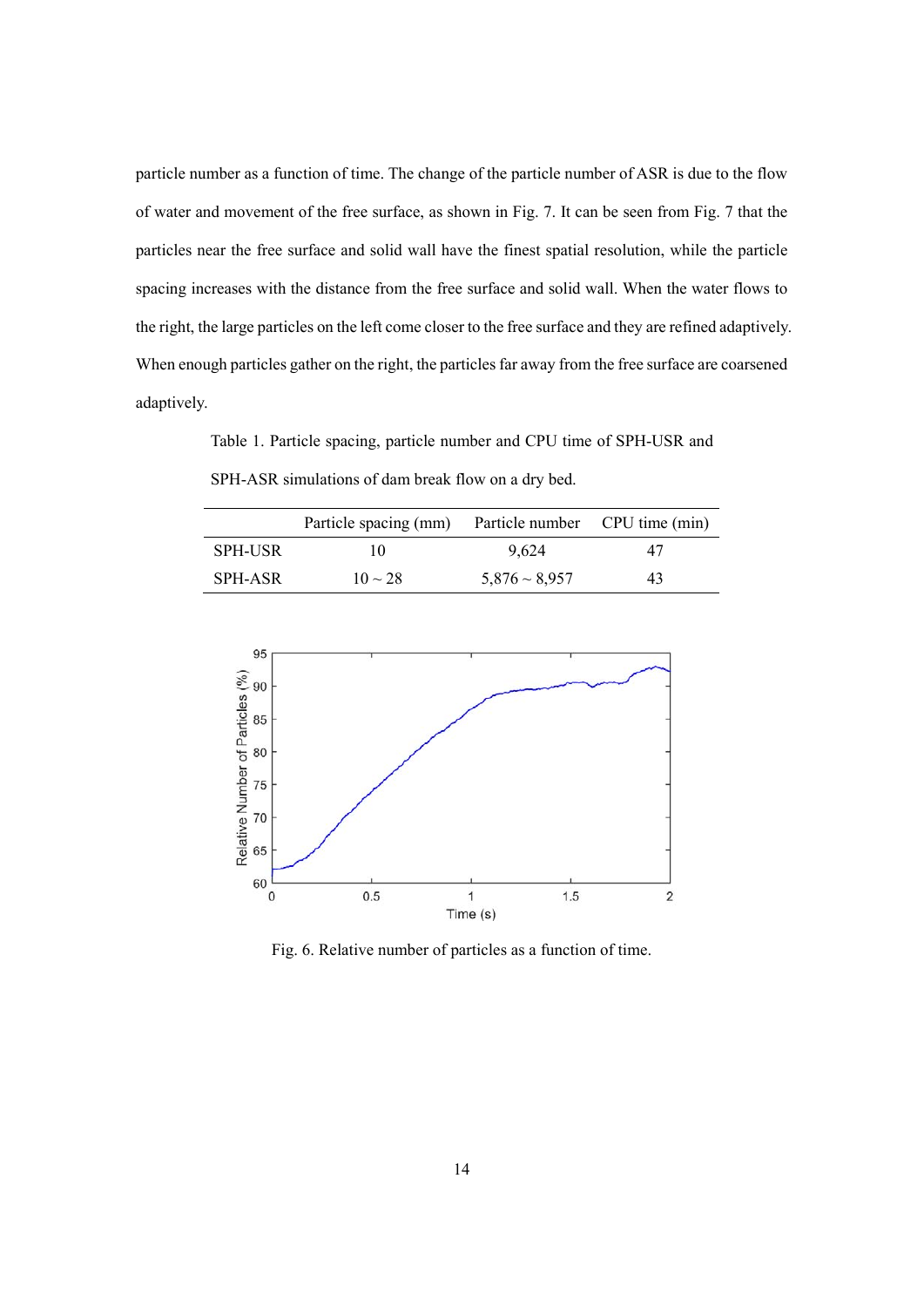

Fig. 7. Evolution of particle spacing of the dam-break flow on a dry bed from SPH-ASR simulation.

Fig. 8 compares the evolutions of the free surface and pressure distribution obtained using SPH-ASR and SPH-USR. The numerical simulations using the two methods are in good agreement, although the spatial resolutions are different. A quantitative comparison of the pressure at point  $P_1$ between experiment [32], SPH-USR and SPH-ASR is shown in Fig. 9. The fluid reaches point P<sub>1</sub> around  $t = 0.6$  s. Note that there was a noticeable pressure fluctuation before  $t = 0.6$  s in the experimental data; this fluctuation does not appear to be realistic because the fluid has not arrived yet. Despite such an experimental uncertainty, the present SPH method performs well in predicting this dam-break flow.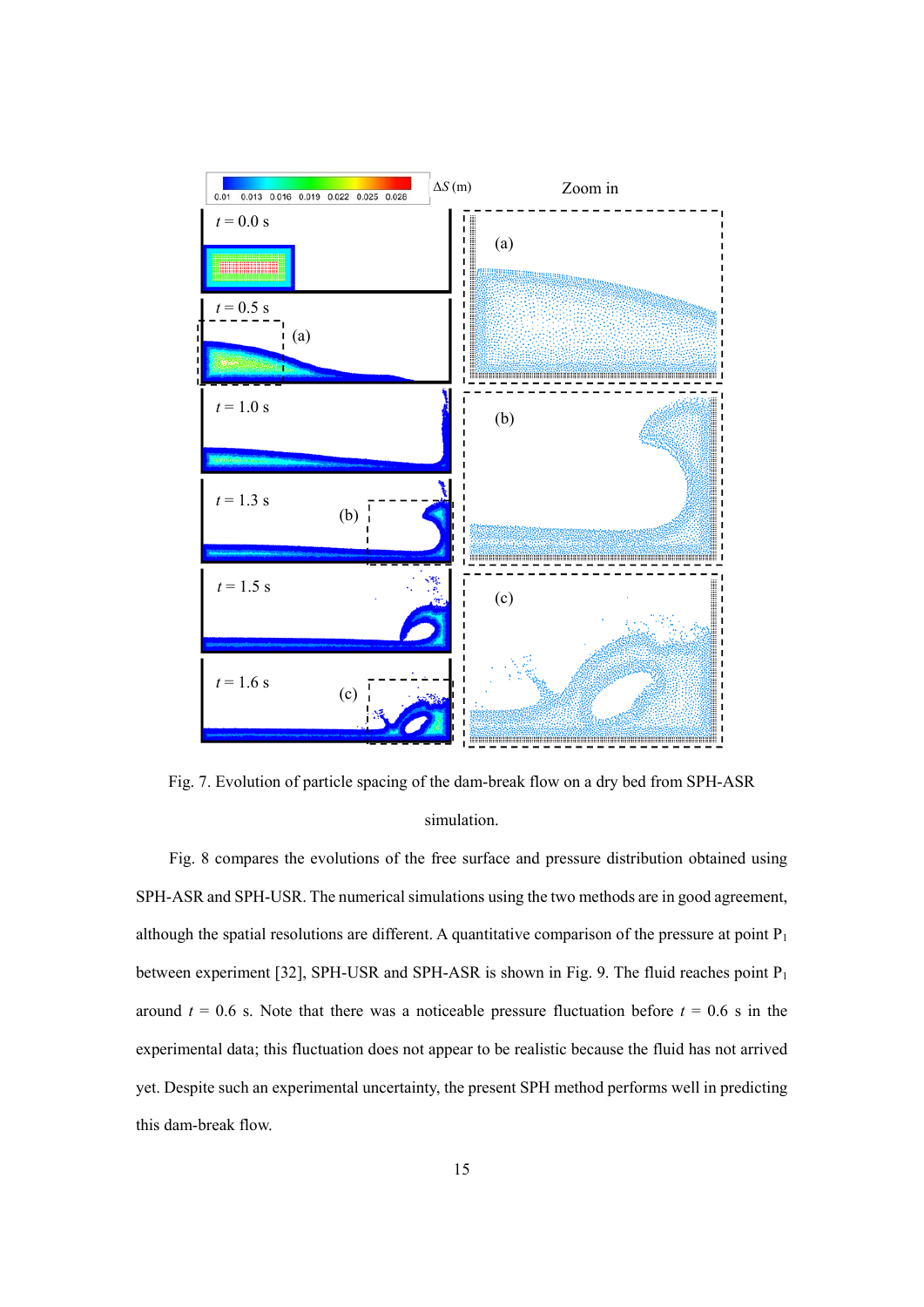

Fig. 8. Comparison of the free surface and pressure distribution between SPH-USR (left) and SPH-ASR (right).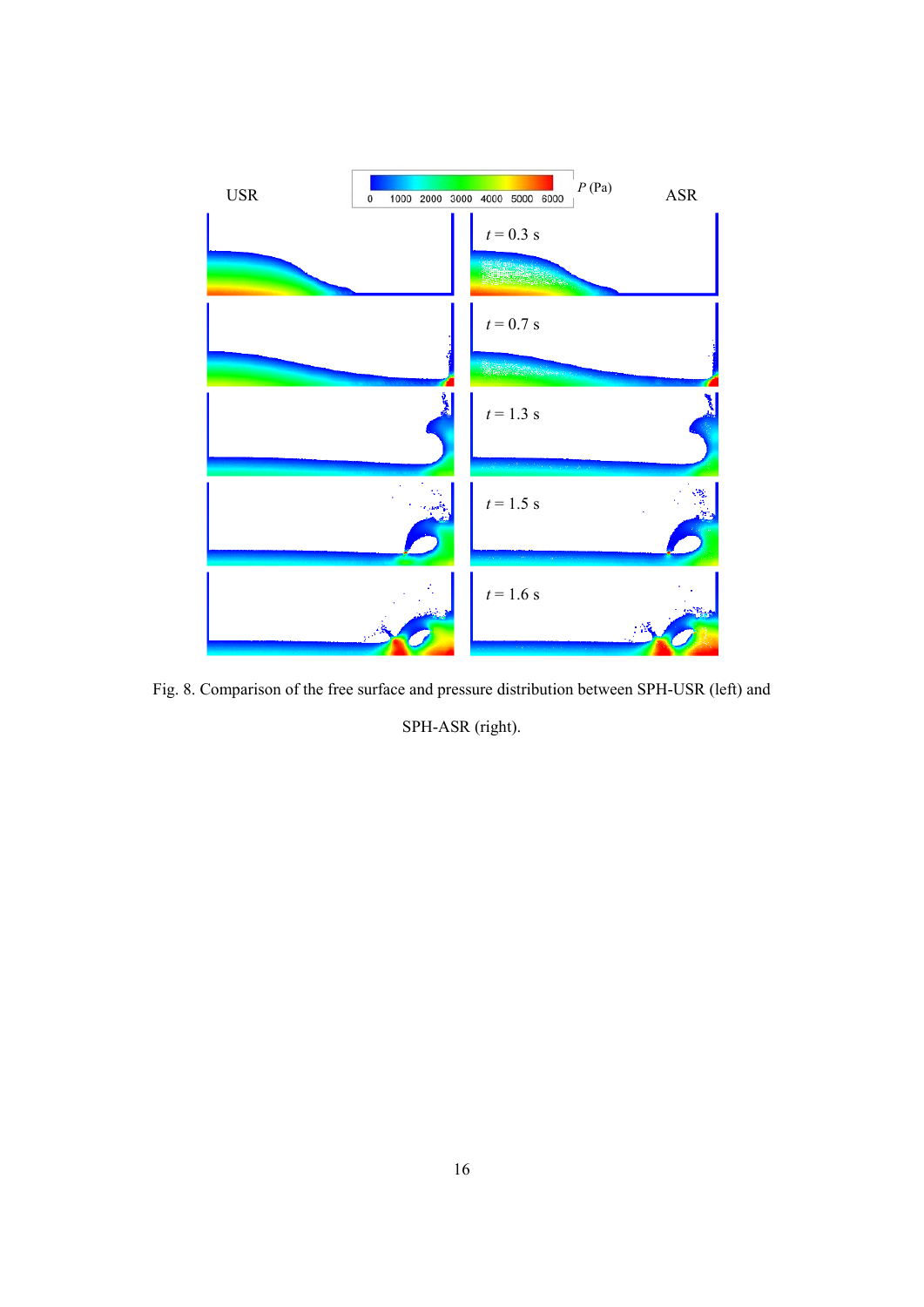

Fig. 9. Comparison of the pressure at  $P_1$  between experiment [32], SPH-USR and SPH-ASR.

### **6.2 Dam-break flow on a wet bed**

The dam-break flow on a wet bed is more complex than the dam-break flow on a dry bed, because of the consideration of the effects of gate movement. Fig. 10 shows the initial computational setting of the dam-break flow on a wet bed, as studied in the experiment [33]. Here the velocity of the gate is set to 1 m/s, while the gate velocity of the experiment is unknown. When the gate moves up, the deep water flows to the wet bed on the right. Table 2 shows the particle spacing, particle number and CPU time of SPH-ASR and SPH-USR simulations. It can be seen that the ASR simulation can reduce the particle number and CPU time significantly compared to the USR simulation.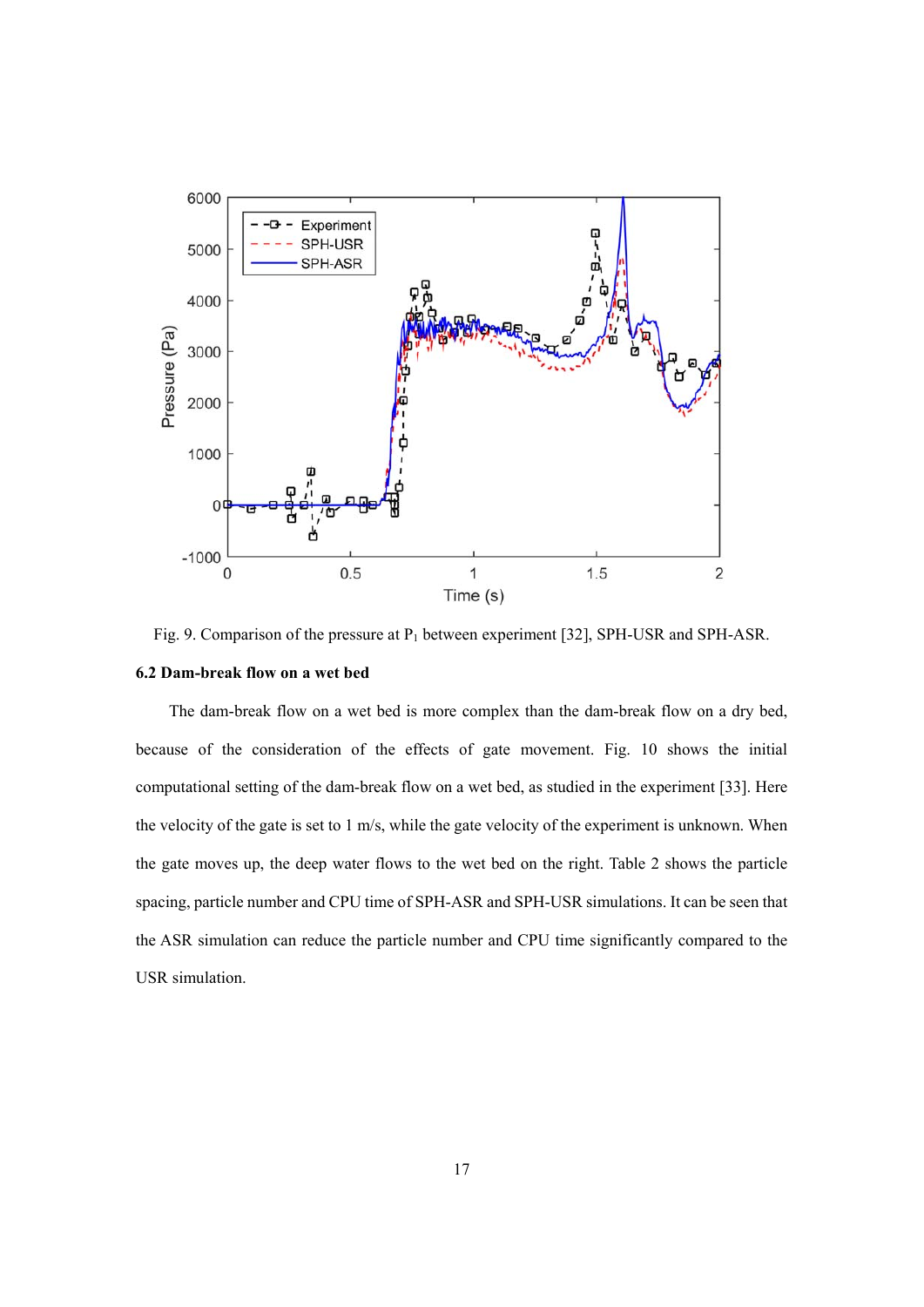

Fig. 10. Configuration of dam-break flow on a wet bed.

Table 2. Particle spacing, particle number and CPU time of SPH-USR and SPH-ASR simulations of dam break flow on a wet bed.

|                | Particle spacing (mm) | Particle number CPU time (min) |     |
|----------------|-----------------------|--------------------------------|-----|
| <b>SPH-USR</b> |                       | 26,906                         | 201 |
| SPH-ASR        | $2 \sim 8$            | $16,056 \sim 17,788$           | 126 |
|                |                       |                                |     |

Fig. 11 shows the evolution of the particle spacing of the dam-break flow on a wet bed from SPH-ASR simulation. It can be seen that the particle spacing changes adaptively with the movement of the free surface.

Fig. 12 compares the SPH-ASR and SPH-USR results to the experimental data [33]. The SPH-ASR and SPH-USR simulations are in good agreement on both the pressure distribution and the shape of the free surface. However, the free surface predicted by SPH moves about 0.065 second faster than the experiment, possibly because of different starting time.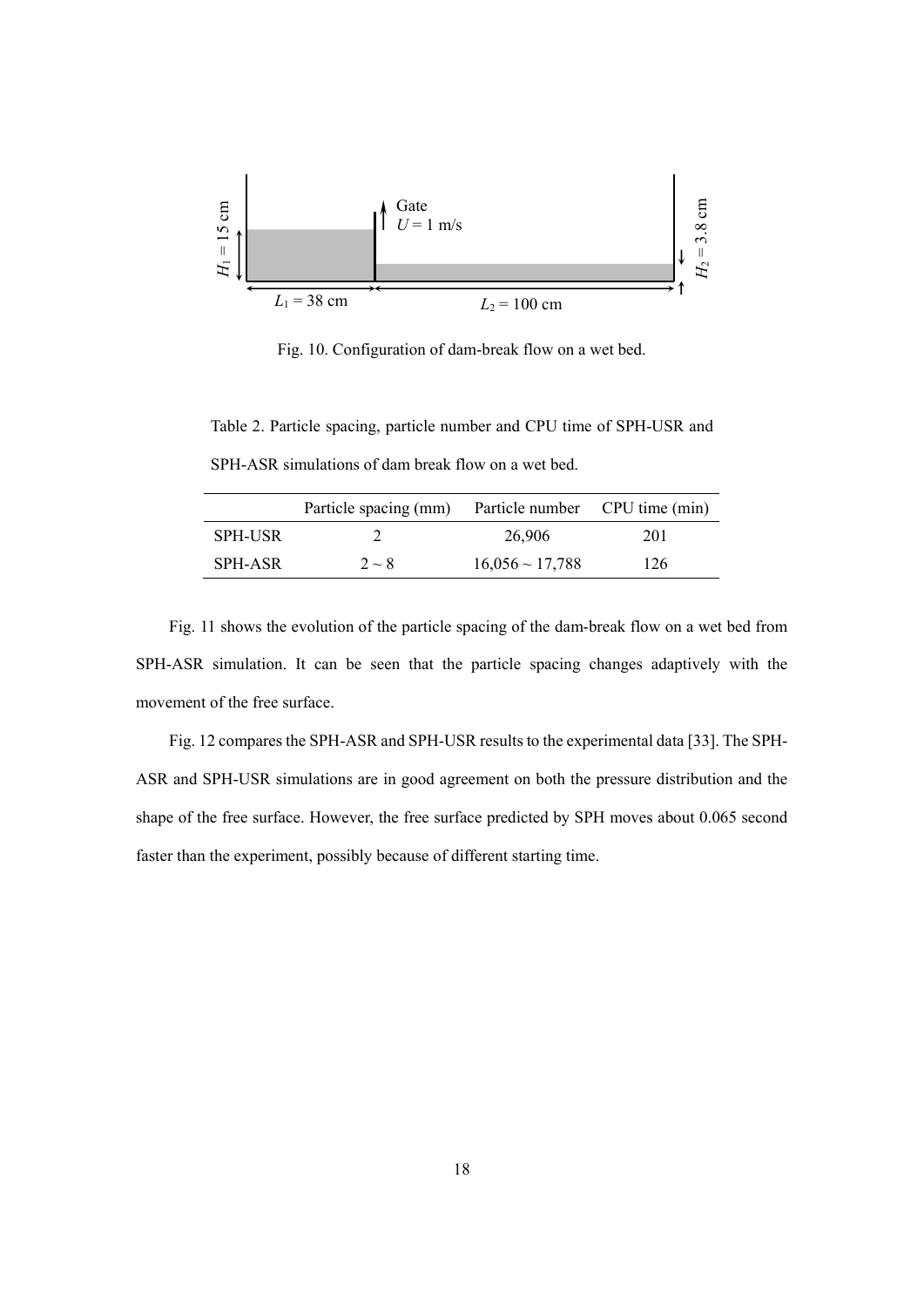

Fig. 11. Evolution of particle spacing of the dam-break flow on a wet bed by SPH-ASR.



Fig. 12. Comparison of the dam-break flow on a wet bed between experiment (left) [33], SPH-USR (middle) and SPH-ASR (right).

# **6.3 Water entry of a horizontal cylinder**

Fig. 13 shows the schematic of water entry of a horizontal cylinder. The density of the cylinder is half the water density. The information of particle spacing, particle number and CPU time is shown in Table 3. Note that in the previous two cases, the particle numbers used for ASR and USR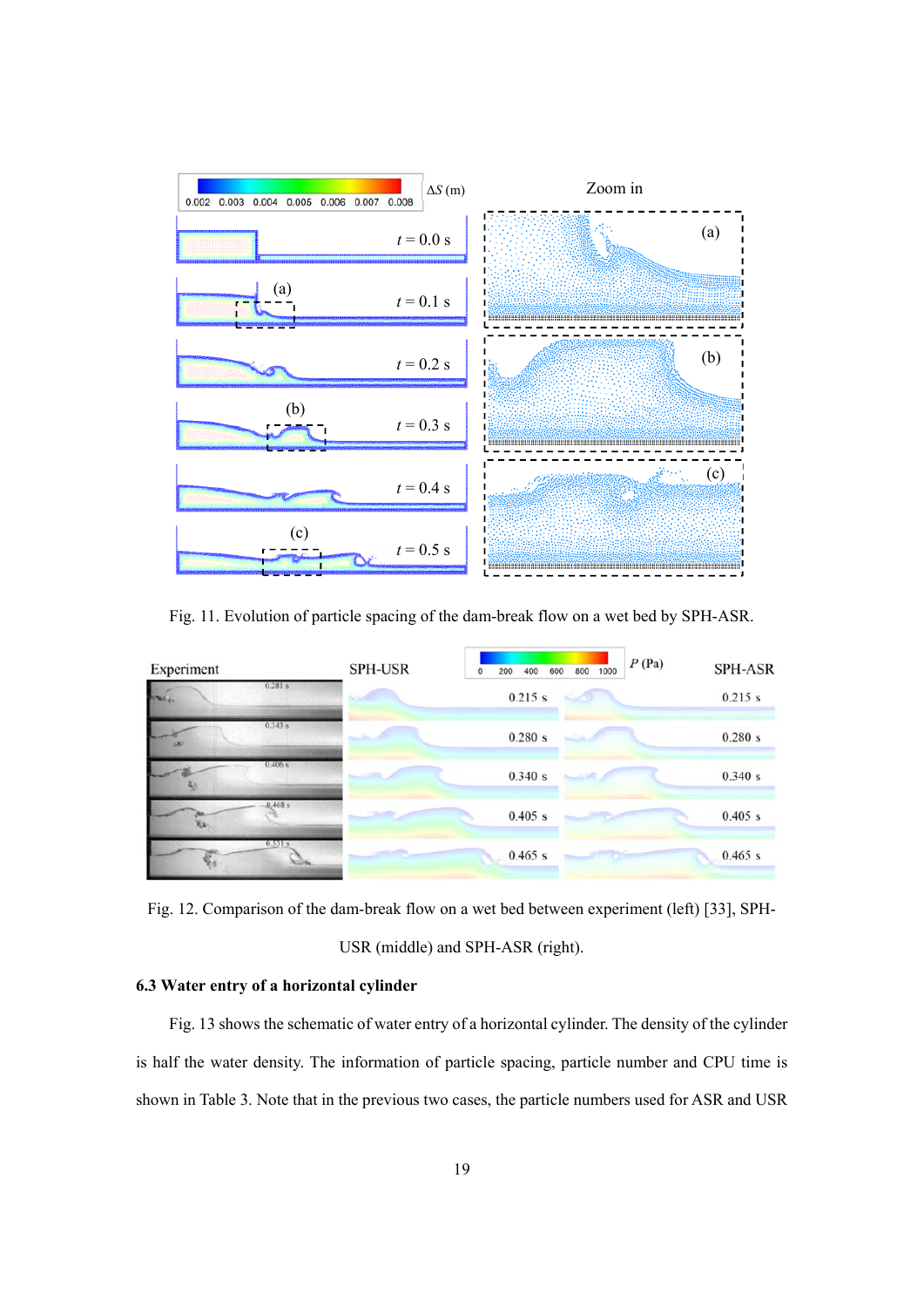are in the same order. In this case, the particle number used for ASR is less than 10% of the particle number used for USR. The computational time of the ASR simulation is 10.5% of the time of the USR simulation.



Fig. 13. Configuration of water entry of a horizontal cylinder.

Table 3. Particle spacing, particle number and CPU time for different spatial resolutions of SPH simulations of water entry of a horizontal cylinder.

|                | Resolution Particle spacing (mm) | Particle number CPU time (min) |    |
|----------------|----------------------------------|--------------------------------|----|
| <b>SPH-USR</b> |                                  | 81.467                         | 38 |
| SPH-ASR        | $5 \sim 40$                      | $7,092 \sim 8,145$             | 4  |

The SPH-ASR simulation gives very similar results to the SPH-USR simulation with a significantly reduced particle number and CPU time, as shown in Fig. 14. The penetration depth of the cylinder in water obtained using SPH-ASR also agrees well with the results using SPH-USR and the experimental data [34], as shown in Fig. 15.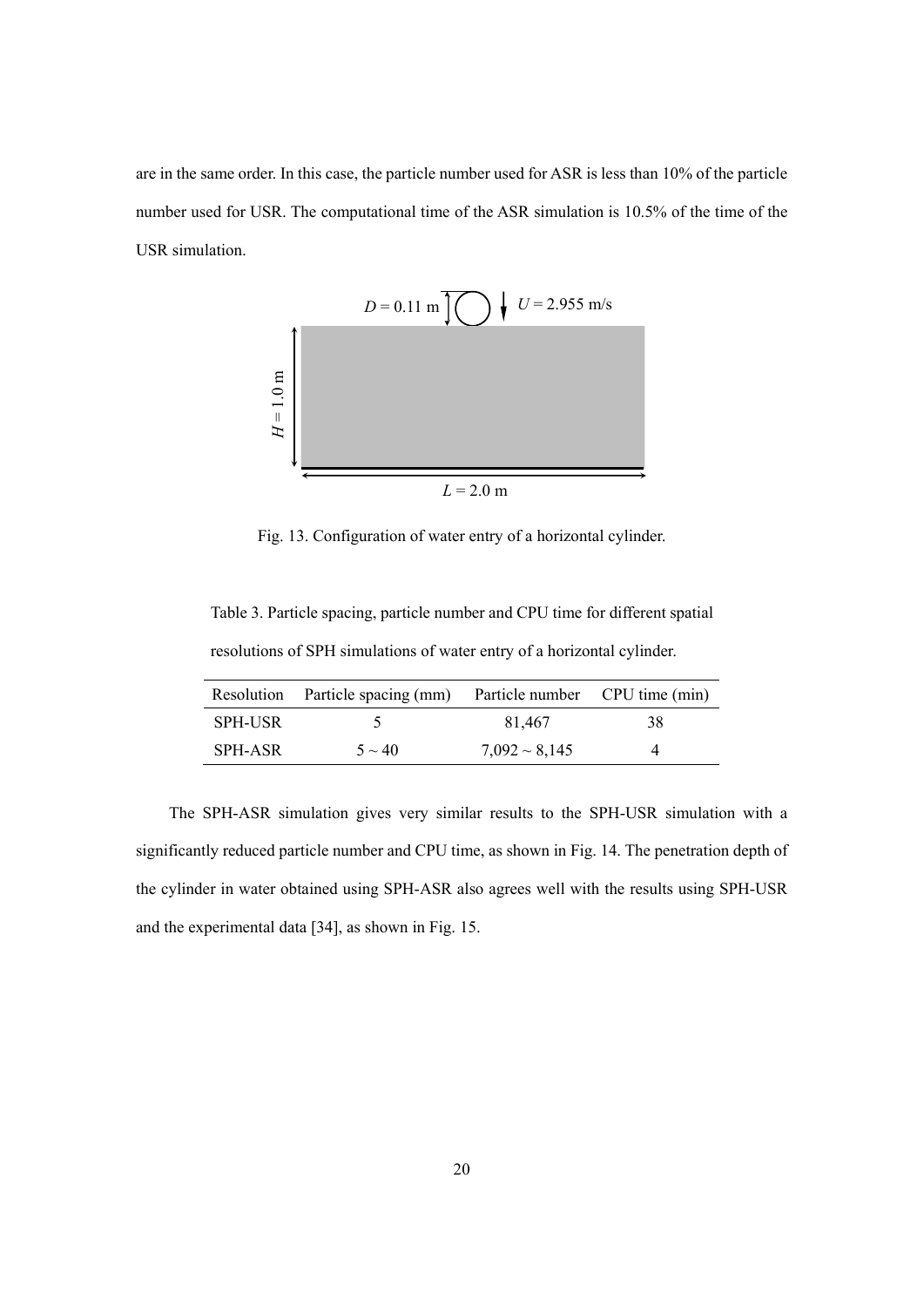

Fig. 14. Comparison of water entry of a horizontal cylinder using SPH-USR (left), SPH-ASR (middle) and zoom in of the cylinder region (right).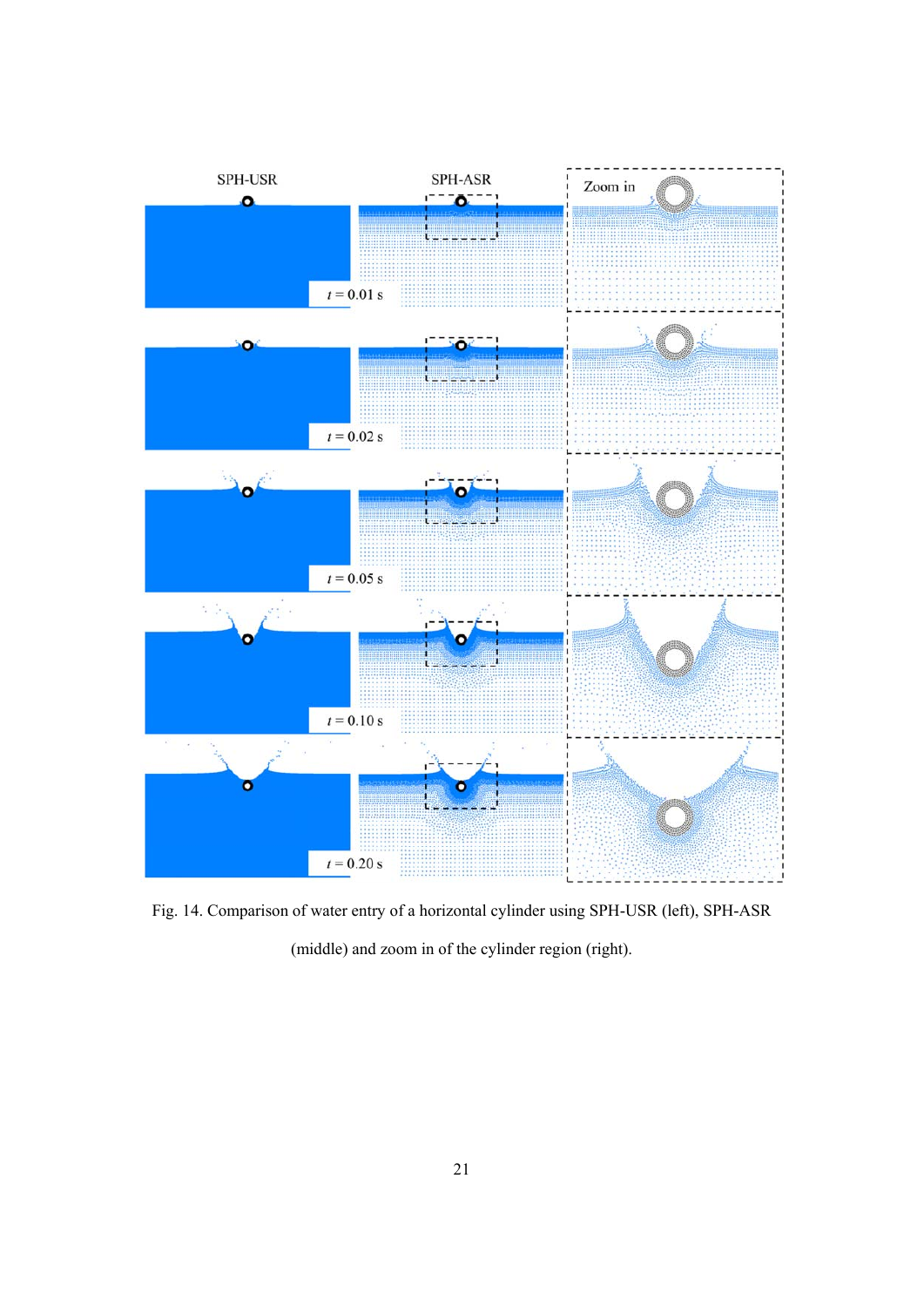

Fig. 15. Comparison of penetration depth of cylinder in water between experiment [34], SPH-USR and SPH-ASR simulations.

### **6.4 Water entry of a slender body**

The configuration of water entry of a slender body is similar to that in Fig. 13. The width and height of the slender body are 0.01 m and 0.1 m, respectively. The initial velocity is 5 m/s. The density of the slender body is 9 times the water density. In comparison to the cylinder case in Section 6.3, this case uses a high spatial resolution. As shown in Table 4, the high spatial resolution results in a large number of particles and a high computational cost. For the SPH-USR simulation, the particle number is about 2 million, and the CPU time is about 81 hours. In the SPH-ASR simulation, the average particle number is less than 0.05 million, and the CPU time is only 1.85 hours.

Table 4. Particle spacing, particle number and CPU time for different SPH

simulations of water entry of a slender body.

| Resolution     | Particle spacing (mm) | Particle number      | CPU time (h) |
|----------------|-----------------------|----------------------|--------------|
| <b>SPH-USR</b> |                       | 2,006,624            | 81.2         |
| SPH-ASR        | $1 \sim 32$           | $36,623 \sim 50,025$ | 1.85         |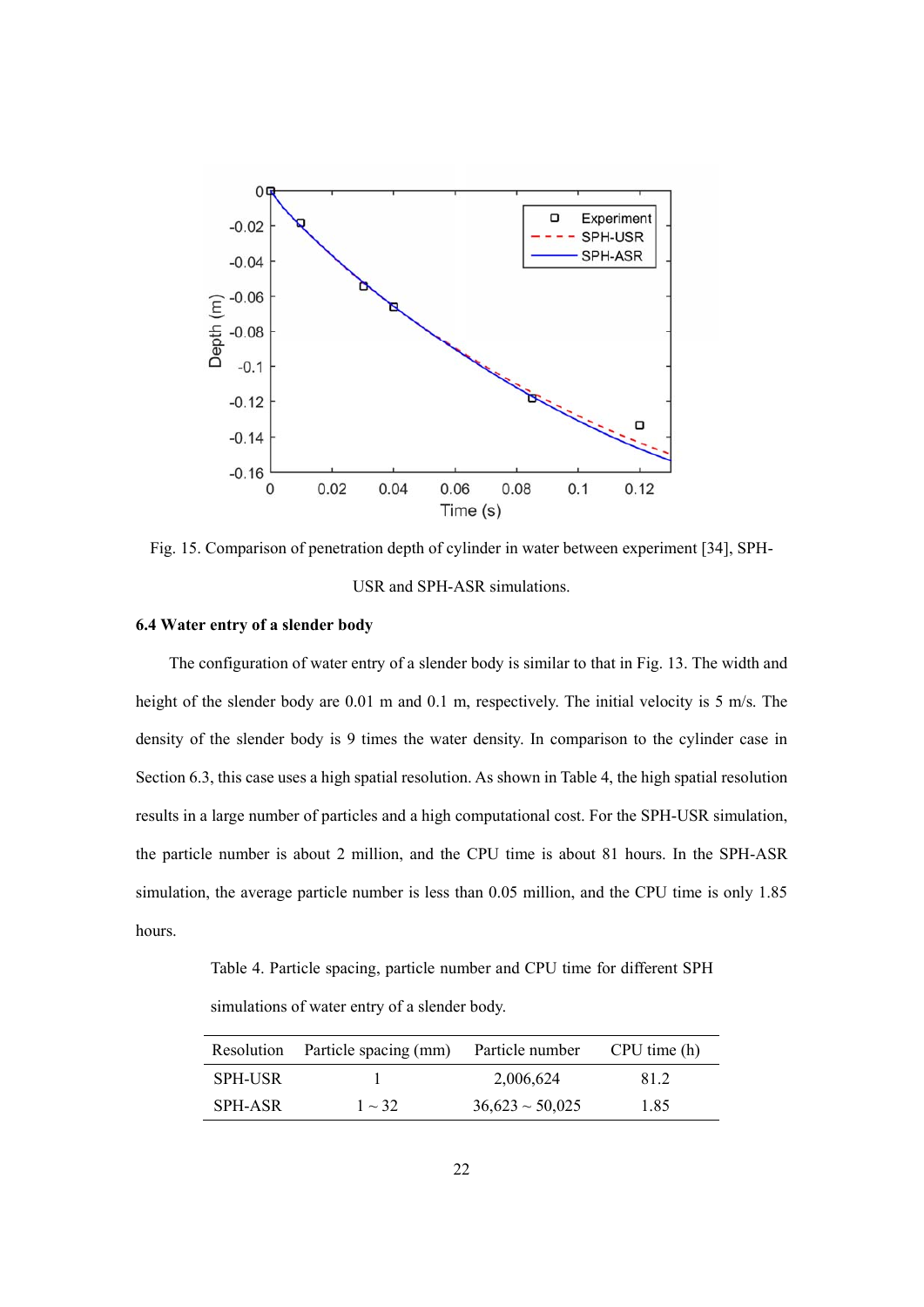Fig. 16 compares the simulation results using SPH-USR and SPH-ASR. After the slender body impacts the water surface, the water near the front of the body is pushed away and forms a splash and a cavity. Then the cavity is closed by the water on the top. Finally, the cavity shrinks because of the surrounding water and even breaks up into a few tiny cavities. This process is captured by both the SPH-USR and SPH-ASR simulations, while the computational cost of SPH-ASR is much less than SPH-USR.



Fig. 16. Comparison of water entry of a slender body between SPH-USR (left) and SPH-ASR (right) simulations. The two middle columns are zoom-in of regions around the body.

### **7. Conclusion**

An SPH-ASR method for simulating free surface flows was presented in this paper. The spatial resolution changes adaptively with the movement of the free surface. Particle splitting and merging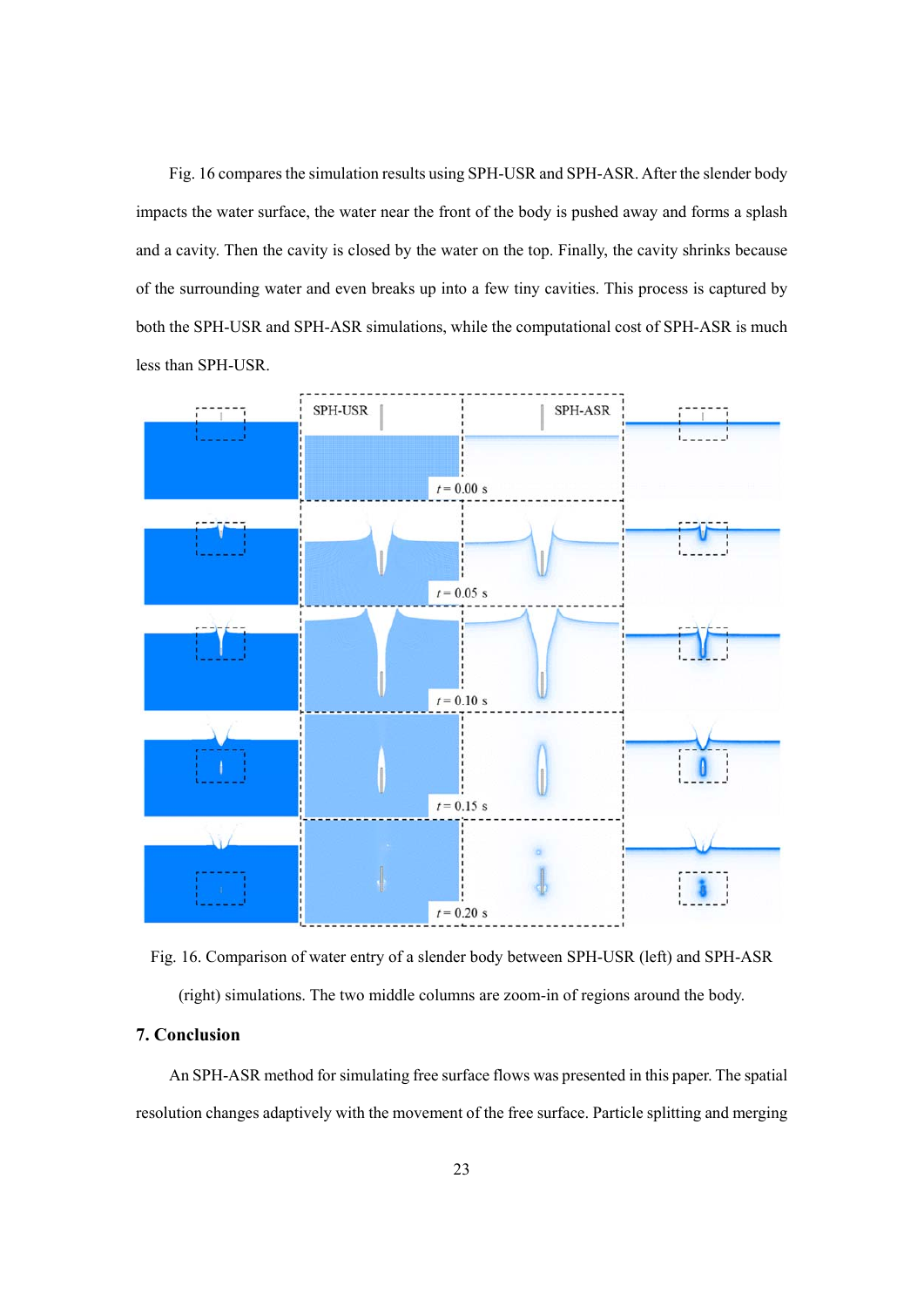techniques were developed for particle refinement and coarsening, respectively. The present method uses a variable smoothing length because of the variation in particle spacing during the SPH simulations. A particle shifting technique was introduced to improve particle distribution.

Various free surface flow problems were studied to validate the present SPH-ASR method. The numerical results show that the ASR method is able to adaptively change the particle spacing according to the distance to the free surface, even if the free surface moves violently. Good levels of agreement were obtained between the SPH-ASR results, SPH-USR results and experimental data.

The efficiency of ASR depends on the levels of spatial resolution, namely, the finest particle spacing and the proportion of the refinement area. For the two dam-break flow problems, the particle spacing varies in a small range and most of the area is refined, thus the use of ASR moderately reduces the number of particles and computational time. For the two water entry problems, the particle spacing varies in a large range and the proportion of the largest particles is high, thus the use of ASR significantly reduces the number of particles and computational time.

# **Acknowledgement**

This work was supported by the National Natural Science Foundation of China (Grant No. 11872117).

### **References**

- [1] D. Violeau, B.D. Rogers, 2016. Smoothed particle hydrodynamics (SPH) for free-surface flows: past, present and future. Journal of Hydraulic Research, 54(1): 1-26.
- [2] M.S. Shadloo, G. Oger, D.L. Touzé, 2016. Smoothed particle hydrodynamics method for fluid flows, towards industrial applications: Motivations, current state, and challenges. Computers and Fluids, 136: 11-34.
- [3] J. Wu, H. Zhang, R. Yang, R.A. Dalrymple, A. Herault, 2013. Numerical modeling of dambreak flood through intricate city layouts including underground spaces using GPU-based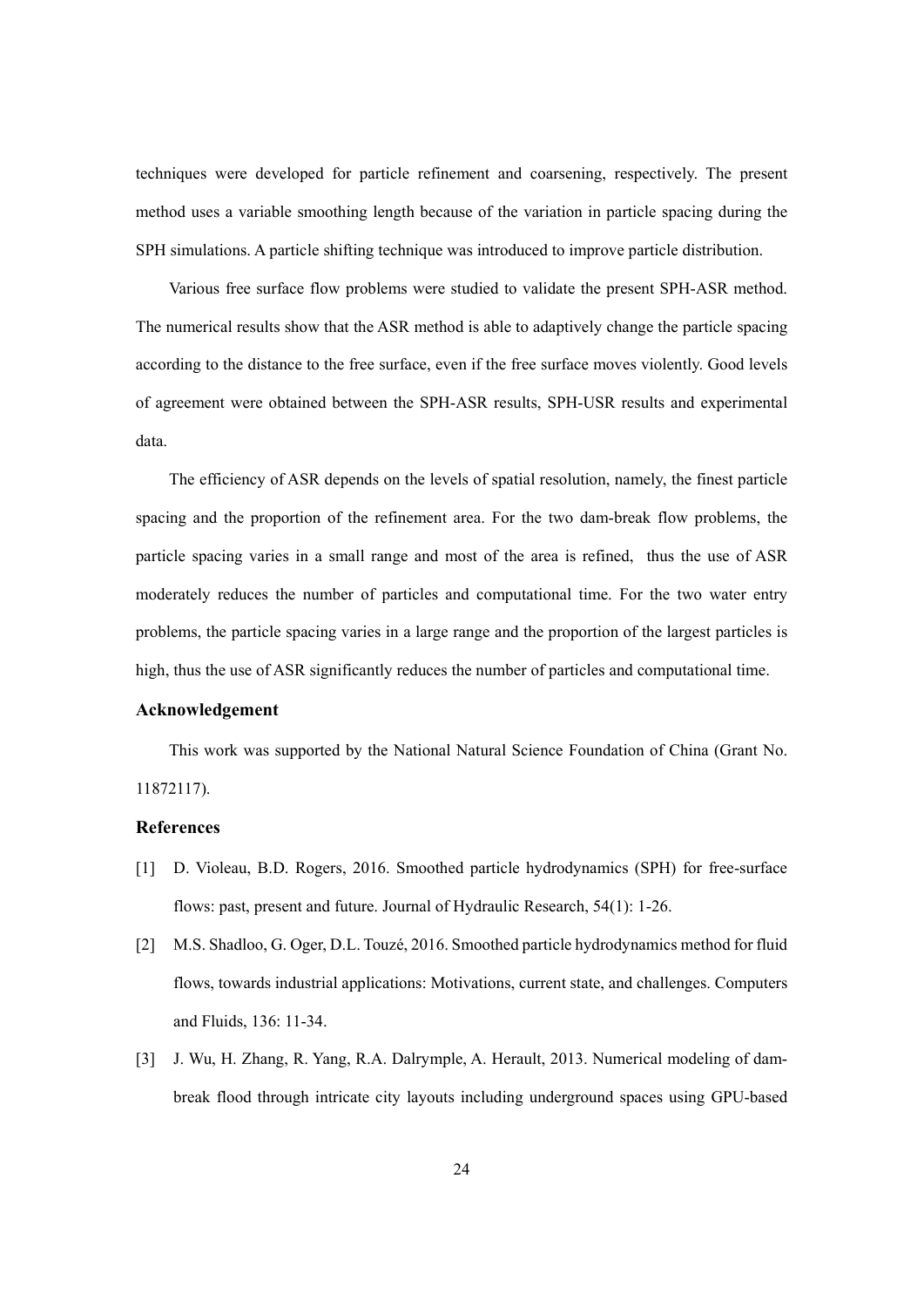SPH method. Journal of Hydrodynamics, 25(6): 818-828.

- [4] X. Yang, M. Liu, S. Peng, C. Huang, 2016. Numerical modeling of dam-break flow impacting on flexible structures using an improved SPH–EBG method. Coastal Engineering, 108: 56- 64.
- [5] S. Shao, 2009. Incompressible SPH simulation of water entry of a free-falling object. International Journal for Numerical Methods in Fluids, 59: 91-115.
- [6] X. Yang, S. Peng, M. Liu, 2011. Simulation of Water Entry with Smoothed Particle Hydrodynamics Method. Chinese Journal of Computational Physics, 28(4): 523-528.
- [7] L. Delorme, A.Colagrossi, A.Souto-Iglesias, R.Zamora-Rodriguez, E.Botia-Vera, 2009. A set of canonical problems in sloshing, Part I: Pressure field in forced roll—comparison between experimental results and SPH. Ocean Engineering, 36: 168-178.
- [8] X. Yang, S. Peng, M. Liu, J. Shao, 2012. Numerical simulation of ballast water by SPH method. International Journal of Computational Methods, 9(1): 124002.
- [9] X. Xu, J. Ouyang, T. Jiang, Q. Li, 2014. Numerical analysis of the impact of two droplets with a liquid film using an incompressible SPH method. Journal of Engineering Mathmatics, 85: 35-53.
- [10] X. Yang, L. Dai, S.-C. Kong, 2017. Simulation of liquid drop impact on dry and wet surfaces using SPH method. Proceedings of the Combustion Institute, 36(2): 2393-2399.
- [11] D. Violeau, C. Buvat, K. Abed-Meraïm, E. De Nanteuil, 2007. Numerical modelling of boom and oil spill with SPH. Coastal Engineering, 54(12): 895-913.
- [12] X. Yang, M. Liu, 2013. Numerical modeling of oil spill containment by boom using SPH. Science China Physics, Mechanics and Astronomy, 56(2): 315-321.
- [13] C. Altomare, A.J.C. Crespo, J.M. Domínguez, M. Gómez-Gesteira, T. Suzuki, et al., 2015. Applicability of Smoothed Particle Hydrodynamics for estimation of sea wave impact on coastal structures. Coastal Engineering, 96: 1-12.
- [14] P.-N. Sun, M. Luo, D.L. Touzé, A.-M. Zhang, 2019. The suction effect during freak wave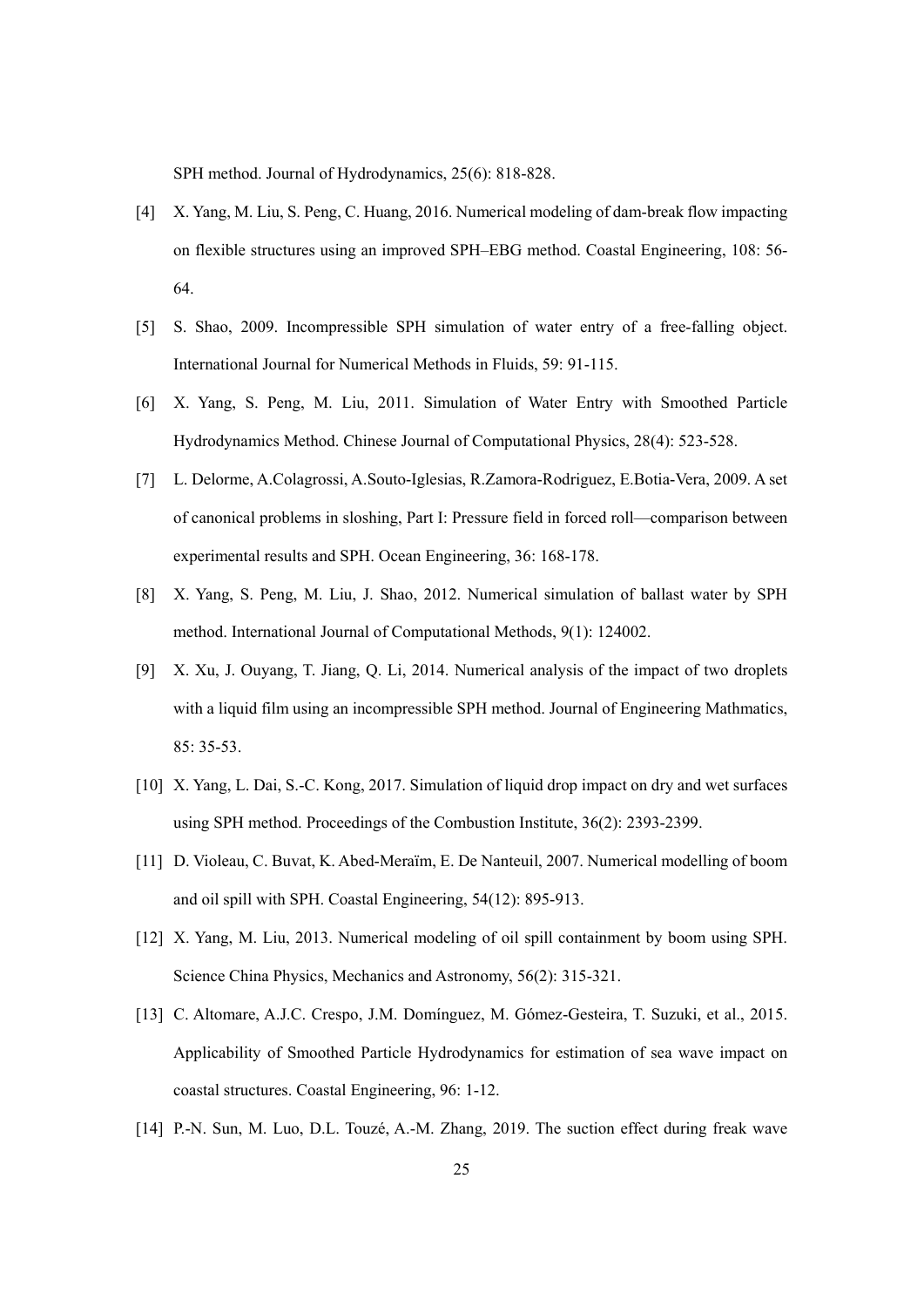slamming on a fixed platform deck: smoothed particle hydrodynamics simulation and experimental study. Physics of Fluids, 31: 117108.

- [15] J. Feldman, J. Bonet, 2007. Dynamic refinement and boundary contact forces in SPH with applications in fluid flow problems. International Journal for Numerical Methods in Engineering, 72: 295-324.
- [16] R. Vacondio, B.D. Rogers, P.K. Stansby, P. Mignosa, J. Feldman, 2013. Variable resolution for SPH: a dynamic particle coalescing and splitting scheme. Computer Methods in Applied Mechanics and Engineering, 256: 132-148.
- [17] D.A. Barcarolo, D. Le Touzé, G. Oger, F. De Vuyst, 2014. Adaptive particle refinement and derefinement applied to the smoothed particle hydrodynamics method. Journal of Computational Physics, 273: 640-657.
- [18] L. Chiron, G. Oger, M.d. Leffe, D. LeTouzé, 2018. Analysis and improvements of adaptive particle refinement (APR) through CPU time, accuracy and robustness considerations. Journal of Computational Physics, 354: 552-575.
- [19] X. Yang, S.-C. Kong, 2019. Adaptive resolution for multiphase smoothed particle hydrodynamics. Computer Physics Communications, 239: 112-125.
- [20] S.J. Lind, R. Xu, P.K. Stansby, B.D. Rogers, 2012. Incompressible smoothed particle hydrodynamics for free-surface flows: A generalised diffusion-based algorithm for stability and validations for impulsive flows and propagating waves. Journal of Computational Physics, 231: 1499-1523.
- [21] J.J. Monaghan, 1992. Smoothed particle hydrodynamics. Annual Review of Astronomy and Astrophysics, 30: 543-574.
- [22] J. Bonet, T.-S.L. Lok, 1999. Variational and momentum preservation aspects of Smooth Particle Hydrodynamic formulations. Computer Methods in Applied Mechanics and Engineering, 180: 97-115.
- [23] G.R. Liu, M.B. Liu. Smoothed particle hydrodynamics: a meshfree particle method, ed. World